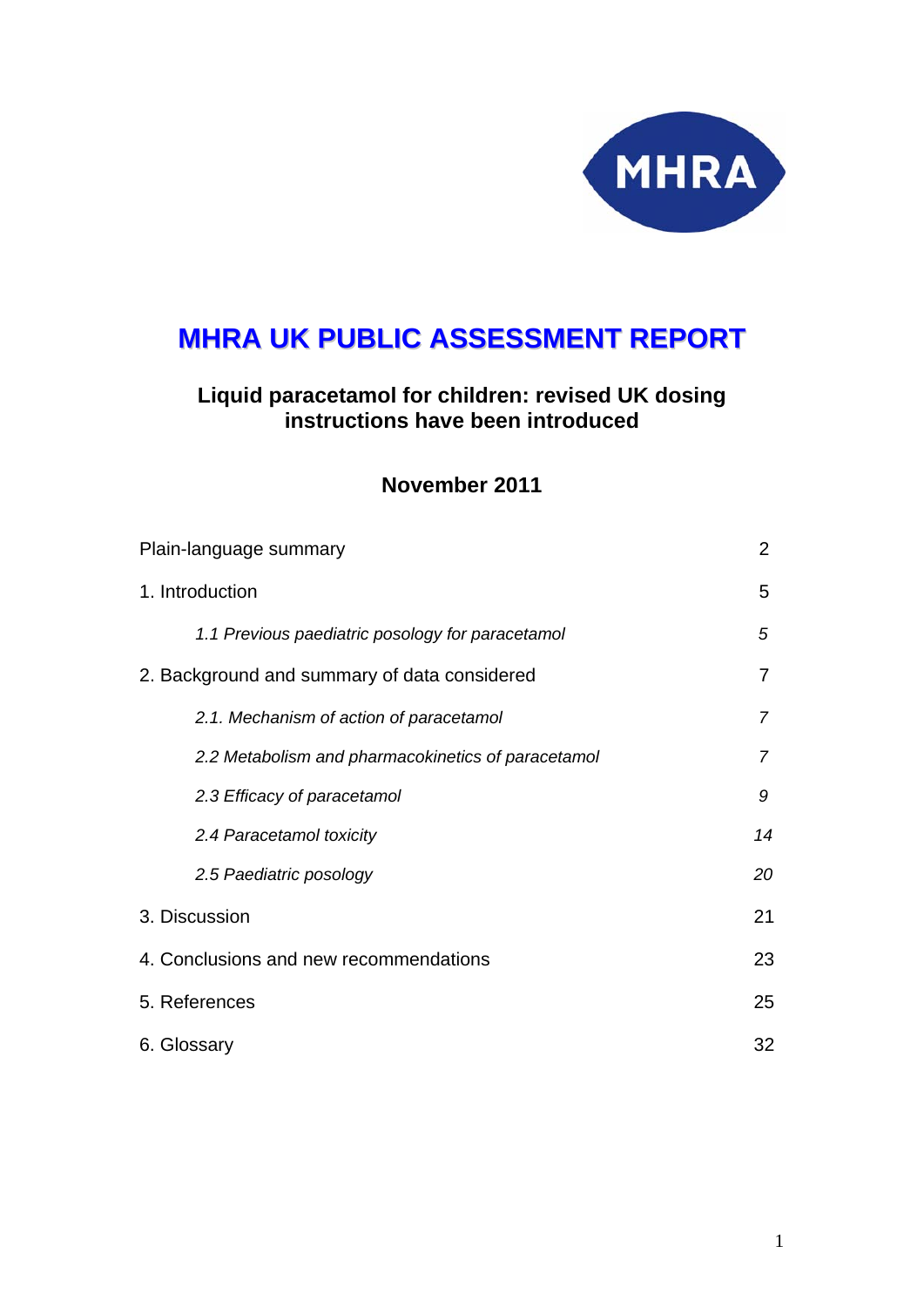# **PLAIN-LANGUAGE SUMMARY**

**KEY MESSAGE:** The UK dosing instructions for children's liquid paracetamol products have been revised. The revised patient information will clarify the most effective dose to be given to a child according to their age.

# **Background**

 $\overline{a}$ 

The Medicines and Healthcare products Regulatory Agency (MHRA) is the government agency responsible for regulating medicines and medical devices in the UK. We continually review the safety of medicines and vaccines in the UK, and inform healthcare professionals and the public of the latest updates through several means, including public assessment reports. This report summarises a UK review of children's paracetamol products, and the reasons why changes have been made to the dosing instructions.

Paracetamol is a widely used and effective treatment for pain and fever in adults and children aged 2 months and over, and for reducing post-vaccination fever in babies aged 2 – 3 months. Some paracetamol products can be bought over-the-counter in a pharmacy or other retail outlets, and some are prescribed.

Around 84% of children in the UK receive paracetamol by the age of 6 months. Some paracetamol products have been developed specifically for use in children age less than [1](#page-1-0)6 years. They are mainly available as liquid formulations<sup>1</sup>.

In hospitals, calculating the appropriate dose of paracetamol for a child is based on the concentration of paracetamol in mg per kg of bodyweight. However, this method of calculating a dose is not always practical for parents or carers to manage at home. Therefore, the recommended dosing for liquid paracetamol given to children by a parent or carer at home is by volume (in mL), which is determined based on the child's age.

The recommended dosing tables for children's liquid paracetamol that were used previously had very wide age bands, where a 1-year old child was recommended the same dose as a 6-year old. With these recommendations, younger children may have received a dose of paracetamol that was higher than necessary. The MHRA therefore reviewed all available data to determine whether the dosing recommendations for children's liquid paracetamol needed to be revised.

On the basis of the review, the recommended doses of paracetamol for children have been changed in order to ensure that children get the most effective dose of paracetamol. The introduction of the new dosing instructions and advice, which are presented in the tables below, began in autumn 2011.

<span id="page-1-0"></span> $<sup>1</sup>$  Brands of liquid oral paracetamol products licensed in the UK for use in children include: Calpol;</sup> Disprol; Junior Parapaed; Medinol; Medised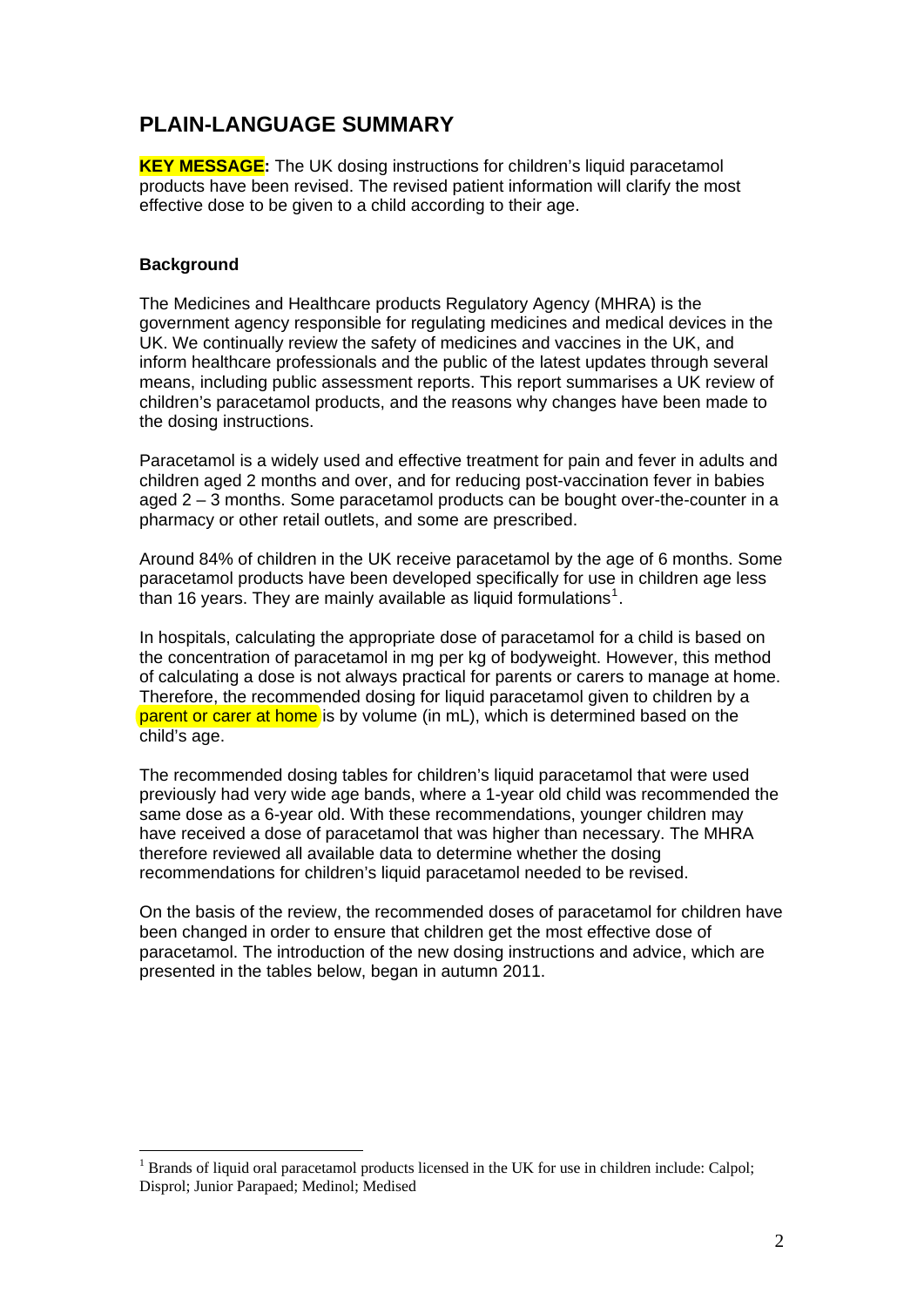## **Results**

# **NEW DOSING INSTRUCTIONS FOR CHILDREN'S LIQUID PARACETAMOL PRODUCTS:**

| Child's age                                                    | <b>Condition(s) for</b><br>treatment:                                                                                                      | How much to<br>give? | How often (in 24 hours)?                                                                        |
|----------------------------------------------------------------|--------------------------------------------------------------------------------------------------------------------------------------------|----------------------|-------------------------------------------------------------------------------------------------|
| $2 - 3$ months                                                 | 1. Post-vaccination<br>fever<br>2. Other causes of<br>pain and fever if<br>your baby<br>weighs over 4 kg<br>and was born<br>after 37 weeks | $2.5$ mL             | Usually once.<br>However, if necessary, after<br>4-6 hours a second 2.5 mL<br>dose may be given |
| Do not give to babies less than 2 months of age                |                                                                                                                                            |                      |                                                                                                 |
| Do not give more than two doses                                |                                                                                                                                            |                      |                                                                                                 |
| Leave at least 4 hours between doses                           |                                                                                                                                            |                      |                                                                                                 |
| If further doses are needed, talk to your doctor or pharmacist |                                                                                                                                            |                      |                                                                                                 |

# **Infant paracetamol suspension (120 mg/5 mL):**

| Child's age     | <b>Condition(s) for</b><br>treatment                                          | How much to<br>give? | <b>How often in 24 hours?</b> |  |
|-----------------|-------------------------------------------------------------------------------|----------------------|-------------------------------|--|
| $3 - 6$ months  | Pain and/or fever                                                             | $2.5$ mL             | 4 times                       |  |
| $6 - 24$ months |                                                                               | 5 mL                 | 4 times                       |  |
| $2 - 4$ years   |                                                                               | $7.5$ mL             | 4 times                       |  |
| $4 - 6$ years   |                                                                               | 10 mL                | 4 times                       |  |
|                 | Do not give more than four doses in any 24-hour period                        |                      |                               |  |
|                 | Leave at least 4 hours between doses                                          |                      |                               |  |
|                 | Do not give this medicine to your child for more than 3 days without speaking |                      |                               |  |

to your doctor or pharmacist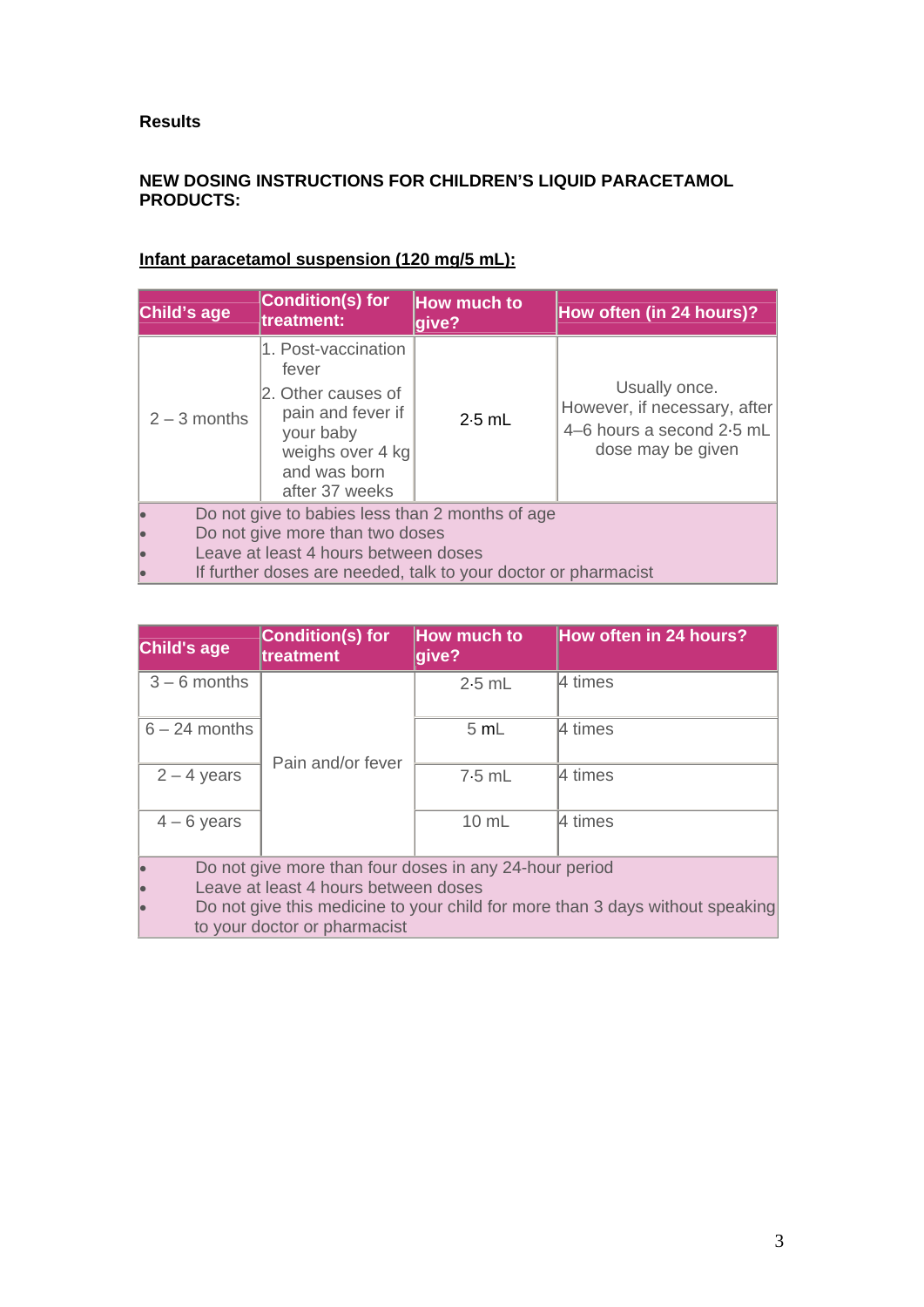# **Paracetamol six plus suspension (250 mg/5 mL):**

| Child's age      | <b>Condition(s) for</b><br>treatment                                          | <b>How much</b> | How often (in 24 hours)? |
|------------------|-------------------------------------------------------------------------------|-----------------|--------------------------|
| $6 - 8$ years    |                                                                               | 5 mL            | l4 times                 |
| $8 - 10$ years   | Pain and/or fever                                                             | $7.5$ mL        | l4 times                 |
| $ 10 - 12$ years |                                                                               | 10 mL           | 4 times                  |
|                  | Do not give more than four doses in any 24-hour period                        |                 |                          |
|                  | Leave at least 4 hours between doses                                          |                 |                          |
|                  | Do not give this medicine to your child for more than 3 days without speaking |                 |                          |
|                  | to your doctor or pharmacist                                                  |                 |                          |
|                  | Do not give to children under the age of 6 years                              |                 |                          |

- Paracetamol six plus suspension dose for children age 12 16 years: 10–15 mL up to 4 times a day
- Liquid paracetamol dose for adults and children aged over 16 years: 10–20 mL up to 4 times per day.

# **Advice**

- The product information for all children's liquid paracetamol products is being updated with the new dosing instructions outlined above. Always follow the dosing instructions provided on the product packaging and in the leaflet in the box.
- A special spoon or syringe will be supplied with the liquid paracetamol product to ensure it is measured accurately. Do not use any other spoon or device to measure the product.
- If you have any questions regarding the new dosing instructions for children's paracetamol, please ask a pharmacist or healthcare professional

The above information has also been communicated in an article in the July 2011 [issue of Drug Safety Update](http://www.mhra.gov.uk/Safetyinformation/DrugSafetyUpdate/CON123113), the monthly MHRA publication for health professionals containing the latest information and advice on medicines and vaccines safety.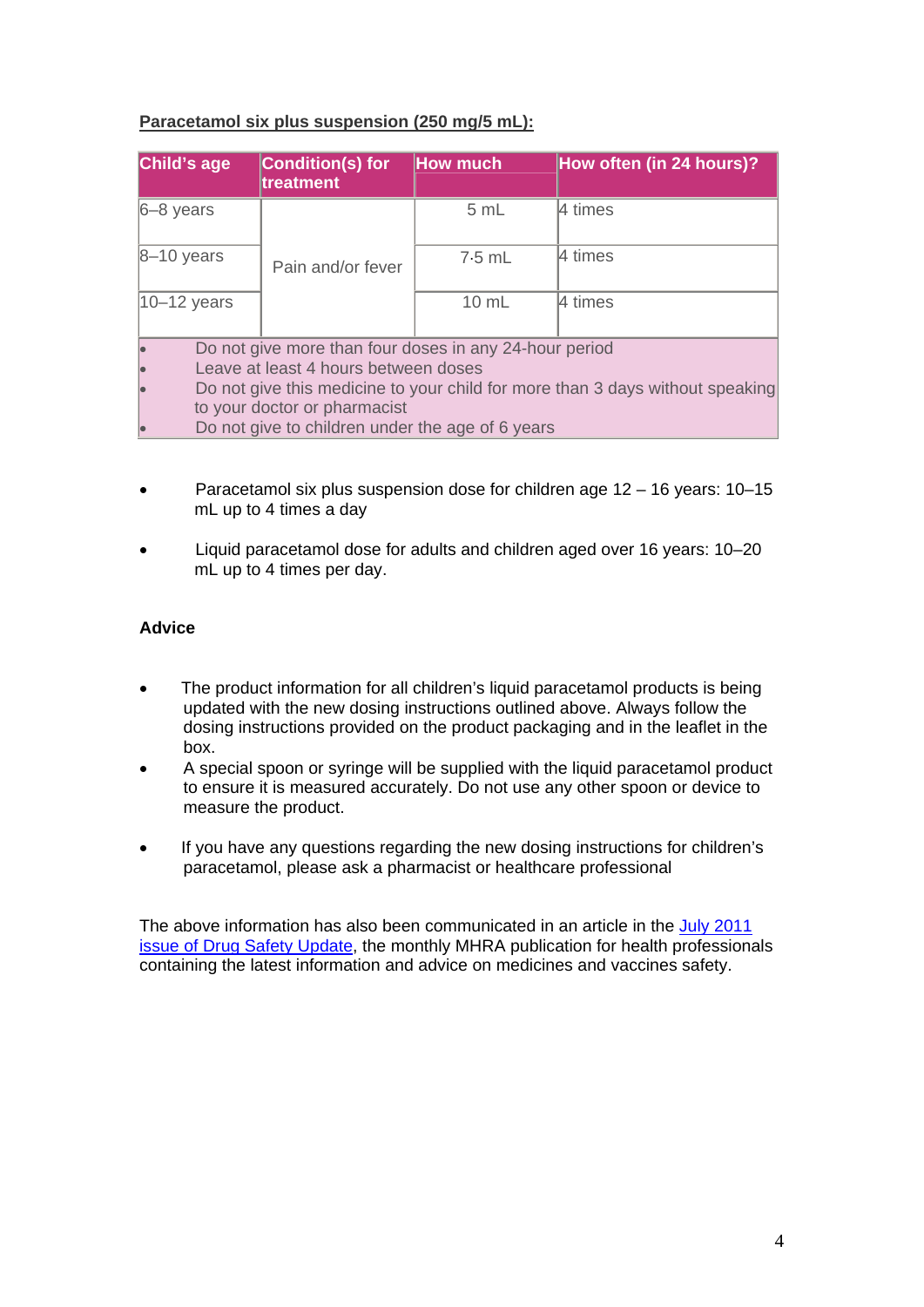# **1. INTRODUCTION**

*(See glossary for an explanation of terms used in this report)* 

The Medicines and Healthcare products Regulatory Agency (MHRA) is the government agency responsible for regulating medicines and medical devices in the UK. We continually review the safety of medicines and vaccines in the UK, and inform healthcare professionals and the public of the latest updates through several means, including public assessment reports. This report discusses changes introduced to the dosing instructions for children's paracetamol products in autumn 2011, and the reasons why the changes were made.

Paracetamol is an analgesic and antipyretic treatment that is widely used in the UK, particularly in children. Its use has increased since aspirin (another analgesic) was contra-indicated in children under the age of 12 years in 1996, [a contra-indication](http://www.mhra.gov.uk/Safetyinformation/Safetywarningsalertsandrecalls/Safetywarningsandmessagesformedicines/CON2015714)  [that was further extended to children under the age of 16 years in 2003](http://www.mhra.gov.uk/Safetyinformation/Safetywarningsalertsandrecalls/Safetywarningsandmessagesformedicines/CON2015714). A study in 2007 reported that in a group of over 14 000 babies in England, 84% had used paracetamol by age 6 months. $1$ 

Paracetamol is indicated for treatment of mild to moderate pain and as an antipyretic in children from the age of 2 months, and for the treatment of post-vaccination fever in infants age 2–3 months. It is mainly available as a liquid formulation for children in the UK in two strengths: 120 mg/5 mL and 250 mg/5 mL, (although a few brands offer variations on strength).

The therapeutic dose of paracetamol is defined on the basis of mg paracetamol per kg bodyweight. It is generally accepted that the therapeutic range for both analgesic and antipyretic activity is a plasma paracetamol level of  $10-15$  mg/L<sup>2</sup> which equates to a dose of 10-15 mg/kg. $3$  In line with this, a range of studies have demonstrated that paracetamol is effective at doses between 10-20 mg/kg administered every 4–6 hours.4,5,6,7,8,9

# **1.1 Previous paediatric posology for paracetamol**

In the UK, home dosing with paediatric paracetamol is dependent on age alone. Tables 1a and 1b show the previous recommended doses of paracetamol for children before the revisions were introduced.

**Table 1a.** Recommended dosing for infant paracetamol suspension (120 mg/5 mL) before changes introduced in 2011

| <b>AGE</b>             | <b>DOSE</b> | <b>HOW OFTEN (IN 24</b><br><b>HOURS)?</b> |
|------------------------|-------------|-------------------------------------------|
| 3 months $-$ <1 year   | $2.5$ mL    | 4 times                                   |
| $-1$ year $-$ <6 years | $5 - 10$ mL | 4 times                                   |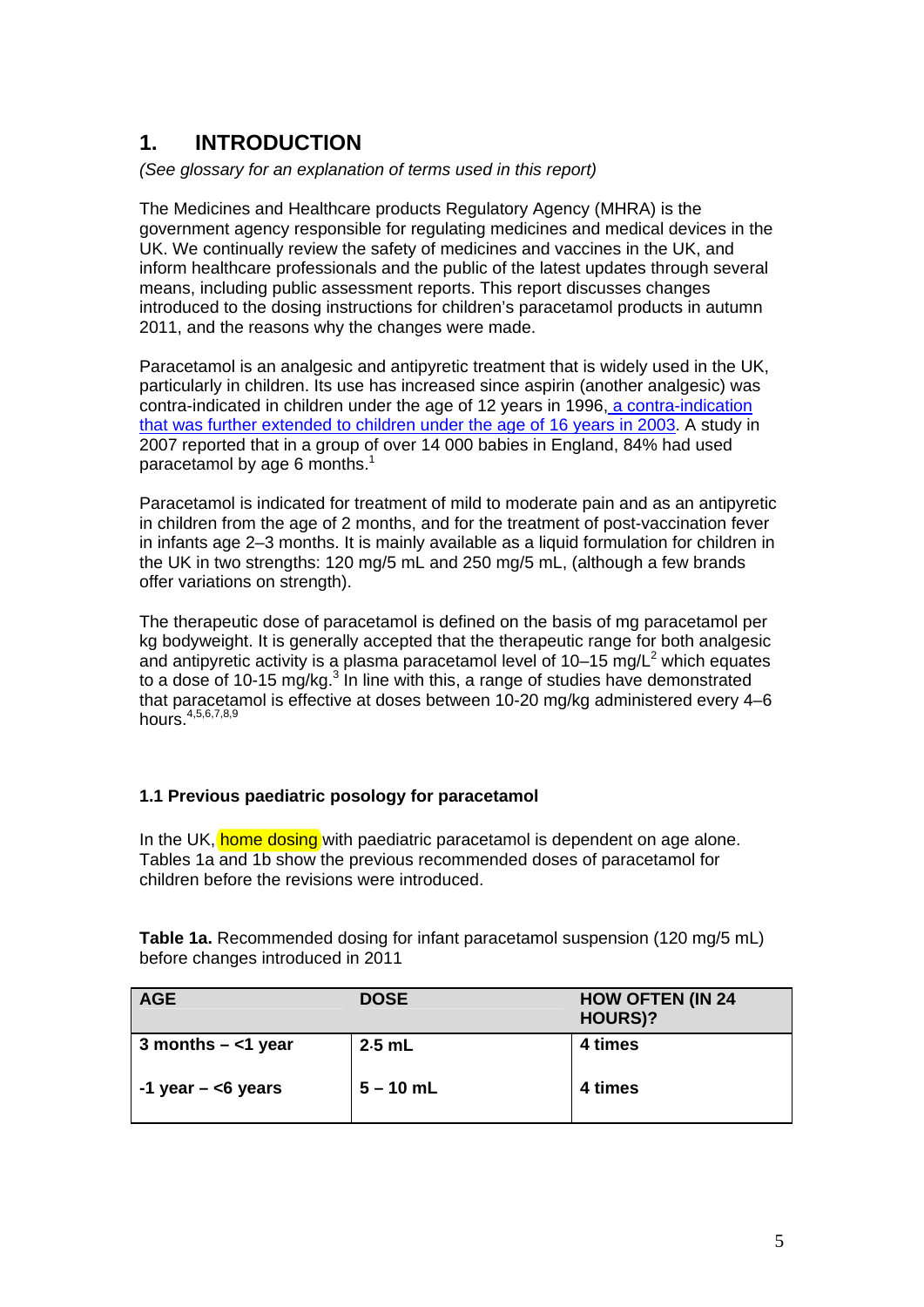**Table 1b.** Recommended dosing for paracetamol six plus suspension (or 250 mg/5 mL)

| <b>AGE</b>     | <b>DOSE</b> | <b>HOW OFTEN (IN 24</b><br><b>HOURS)?</b> |
|----------------|-------------|-------------------------------------------|
| $6 - 12$ years | $5 - 10$ mL | 4 times                                   |

With the dosage regimen shown in tables 1a and 1b, some children will have received more paracetamol than necessary for their size.

We therefore reviewed evidence on the effectiveness and safety of paracetamol for children, to determine whether the paediatric dosing recommendations needed to be revised. The following report summarises the findings from the review, and presents the new dosing instructions for paediatric paracetamol that were introduced in autumn 2011.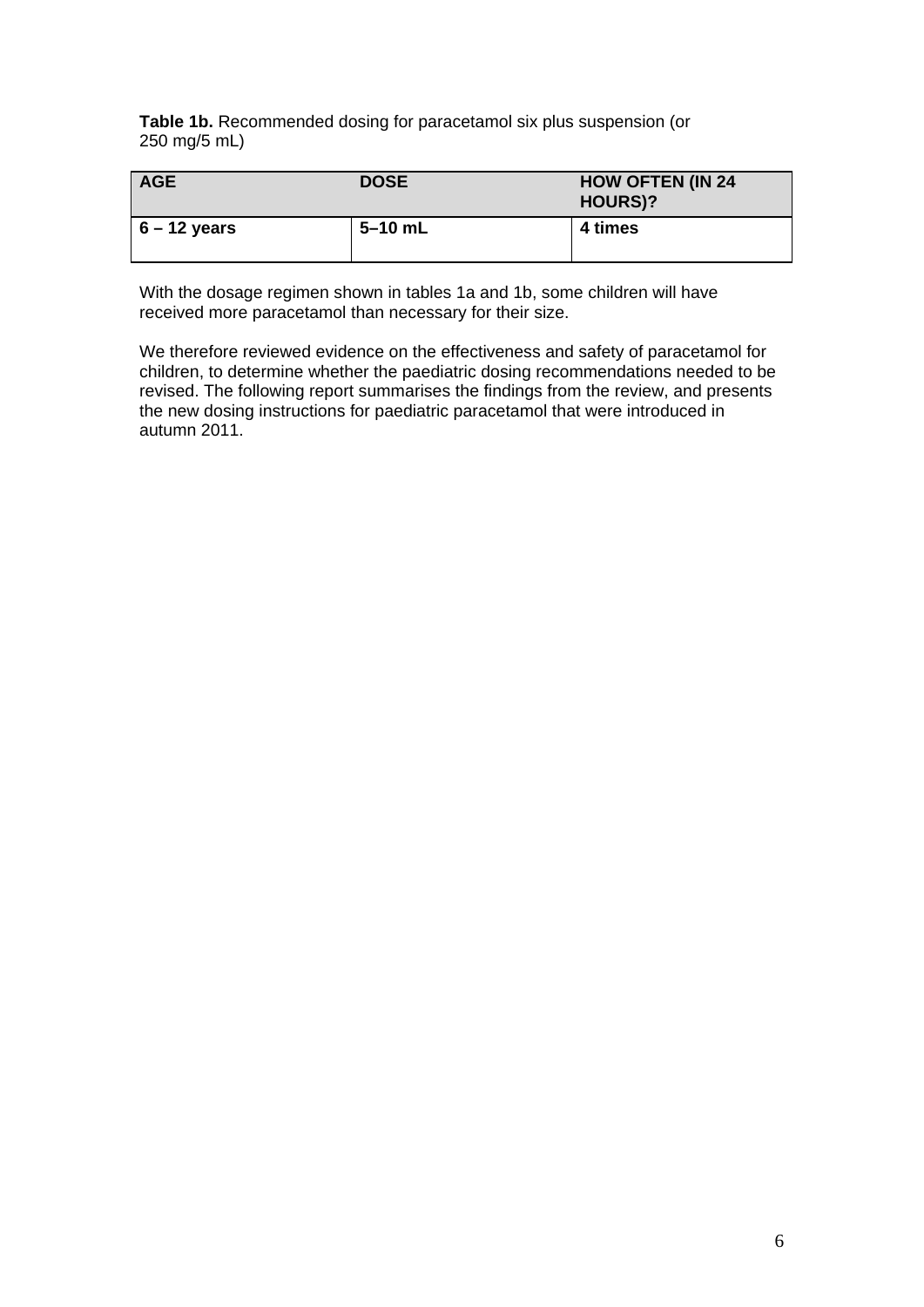# **2. BACKGROUND AND SUMMARY OF DATA CONSIDERED**

# **2.1. Mechanism of action of paracetamol**

Paracetamol has recognised analgesic and antipyretic activities, and weak antiinflammatory activity. The antipyretic activity of paracetamol, and possibly the analgesic action, is ascribed to a central inhibition of prostaglandin synthesis in neurons and brain endothelial cells.<sup>10,11</sup>

# **2.2 Metabolism and pharmacokinetics of paracetamol**

*Paediatric metabolism summary*: The major route of paracetamol metabolism is via sulphation and glucuronidation. Sulphation is the major route of paracetamol metabolism in children while glucoronidation is the major route in adults. Around 5- 10% of paracetamol is oxidised by cytochrome P (CYP) enzymes (the expression and activity of which varies with age and between individuals) to form N-acetyl-pbenzoquinoneimine (NAPQI), a toxic by-product. Normally NAPQI is detoxified by conjugation with glutathione in both adults and children. If the concentration of NAPQI exceeds glutathione levels (eg, after paracetamol overdose), NAPQI binds to hepatocytes causing severe liver damage.

**Paediatric pharmacokinetics summary:** Drug clearance of paracetamol in children is thought to be lower than in adults, particularly in children age 3 years or less. The lower rate of clearance in children may be due to their lower weight, or their slower metabolism. The maximum analgesic effect of paracetamol in a child appears to occur approximately 1.5 – 2 hours after administration.

## *All data assessed***:**

## *Adult metabolism*

Paracetamol is distributed throughout most body tissues with an apparent volume of distribution of approximately 1 L/kg bodyweight. A clinically insignificant proportion of the drug binds to plasma proteins.  $12$ 

In adults, 60–90% of a therapeutic dose of paracetamol is metabolised by conjugation to form paracetamol glucuronide and sulphate. 5–10% is oxidised by mixed function oxidase enzymes (in humans mostly by cytochrome P (CYP) 2E1 [85%] but CYP3A4 also contributes [15%]) to form the highly reactive and toxic compound N-acetyl-p-benzoquinoneimine (NAPQI). This is usually immediately detoxified by conjugation with glutathione and subsequently excreted by the kidney as cysteine and mercapturate conjugates. When the concentration of NAPQI exceeds that of intracellular glutathione, NAPQI covalently binds to hepatocytes leading to necrosis. Only 1-4% of a therapeutic dose of paracetamol is excreted unchanged in the urine.

Glucuronide conjugates – the major urinary paracetamol metabolite in adults – are primarily formed in the liver.13 Glucuronidation occurs via UDP-glucuronyltransferase (UGT) enzymes (mainly UGT1A6 and UGT1A9) and does not seem to be readily saturable in man even in severely poisoned patients.<sup>13</sup>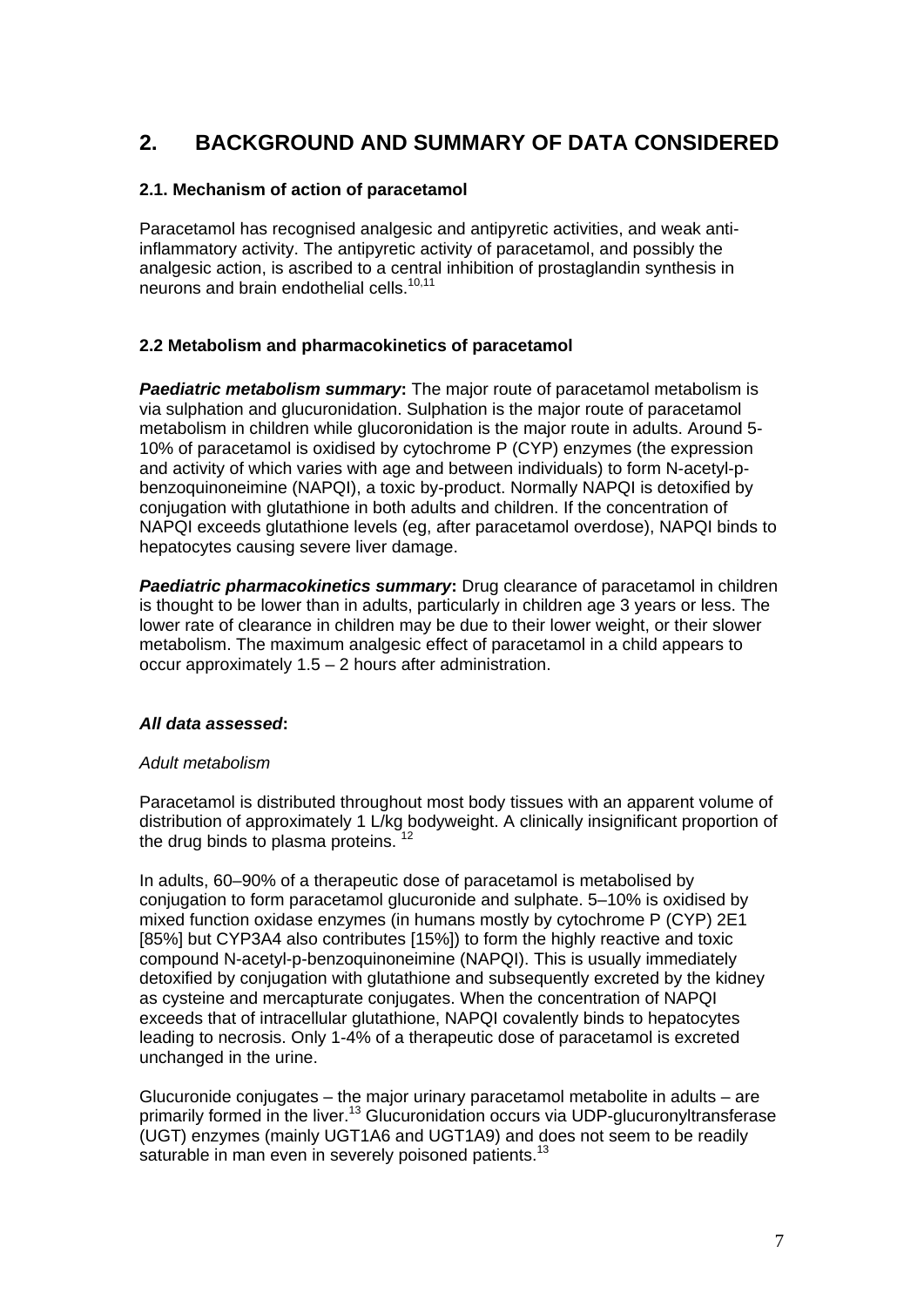Sulphate conjugation is a major parallel route of non-toxic elimination of paracetamol, although in adults this is less important than glucuronidation  $13$ ). It is relatively easily saturated at higher paracetamol doses (>2 g).

Other studies have demonstrated that formation of the metabolites of the toxic pathway increase to a greater extent at high paracetamol doses than glucuronide or sulphate metabolites. This suggests that the capacity of direct conjugation pathways becomes progressively limited with increasing paracetamol dose.

## *Paediatric metabolism*

In children, particularly in very young children, sulphation is the major route of paracetamol metabolism as glucuronidation is not well developed. The age at which adult metabolism is reached appears unclear with some studies suggesting the pattern of urinary metabolites matches that of the adult at 12 years  $14$  while other studies suggest adult patterns may be reached much earlier.

Expression of the critical CYP2E1 enzyme for the formation of the toxic paracetamol by-product NAPQI is low in very young children but by the age of 1 year is approximately 80% of the adult value.16 The expression and activity of CYP enzymes, especially CYP3A4 and CYP2E1, are affected by a number of factors including age, development, pharmacogenetic factors, hormones, and drugs.<sup>17</sup>

## *Paediatric pharmacokinetics*

Drug clearance in children is influenced by many factors including size, bodyweight, organ weight and function and maturation.<sup>18,19</sup> There is a non-linear relationship between weight and drug elimination.<sup>20</sup>,<sup>19</sup> A sigmoidal  $E_{\text{max}}$  model (Hill equation) describes gradual maturation of clearance in early life leading to a mature adult clearance achieved at a later age.

For paracetamol, several studies,  $21,22,15$  predict a lower clearance in children than that reported in adults, with 88% of the mature value reached within one year of age.<sup>18</sup> Although another study <sup>14</sup> reported that the kinetics of excretion appeared similar across the age groups most of the data was derived from children >3 years of age when clearance would be expected to have reached adult rates. In line with this, in the same study, a lower overall paracetamol elimination rate was seen in neonates compared with children (3–12 years) and adults, although this did not reach significance. It is possible therefore that the reduced ability to conjugate paracetamol with glucuronic acid could result in drug accumulation in children if the sulphation pathway was inhibited.

Rate of metabolism may also influence the toxicity thresholds. It has been predicted that 37.5% of the adult population may be 'slow metabolisers of paracetamol', with a paracetamol half-life of 4 hours or more.<sup>23</sup> Similarly in approximately 8%-14% of children aged 1–5yrs, paracetamol is estimated to have a half-life ≥4 hours. These individuals would be potentially at greater risk of developing higher paracetamol levels on repeated dosing due to their slower metabolism. Paracetamol levels can therefore vary widely between individual children.

Plasma paracetamol concentrations between 0.06–0.13 mmol/L have been reported to have an effective antipyretic effect. $24$  However, interpretation of analgesic and antipyretic responses directly from paracetamol plasma concentrations is difficult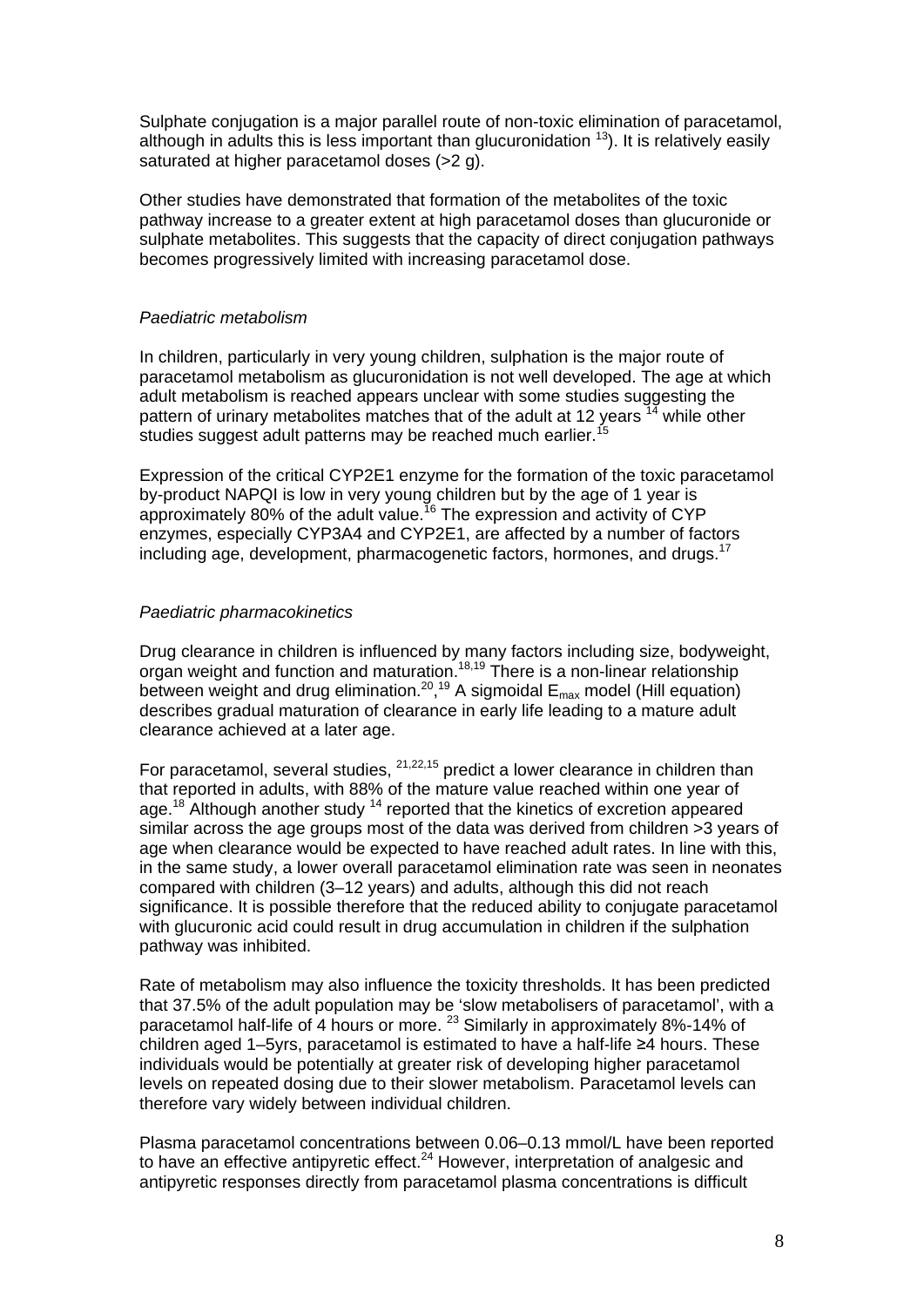since it is likely that the responses are not directly related to the paracetamol concentration in the blood, but rather to the effect compartment concentration.<sup>25</sup> (figure 1). Furthermore there is a time delay between the maximum plasma concentration and effect compartment of approximately 1 hour, and then between maximum plasma concentration and maximum temperature reduction.<sup>21,25</sup>

**Figure 1.** Temporal relationships for plasma concentration, effect compartment concentration and analgesic effect in a child after administration of 12.5 mg/kg liquid paracetamol.



Absorption half-time used was 4.5 minutes. Parameter estimates taken from Anderson et al<sup>26</sup>, graph from Gibb *et al*. 25

# **2.3 Efficacy of paracetamol**

#### *2.3.1 Antipyresis*

*Antipyresis efficacy summary***:** Paracetamol is an effective antipyretic in children and adults at doses between 10-20 mg/kg. Some antipyretic activity may be present below 10 mg/kg but it is likely to be small. There are no data differentiating between the efficacy at 15 mg/kg and 20 mg/kg, and there is currently insufficient evidence to support a dose of 20 mg/kg. Therefore the most effective dose range for paracetamol antipyresis efficacy appears to be 10–15 mg/kg.

The maximum effects of paracetamol are generally seen 1.5–3 hours after administration

The amount of temperature reduction achievable with paracetamol depends on the initial temperature – the higher the temperature before paracetamol administration, the greater the amount of reduction seen with treatment.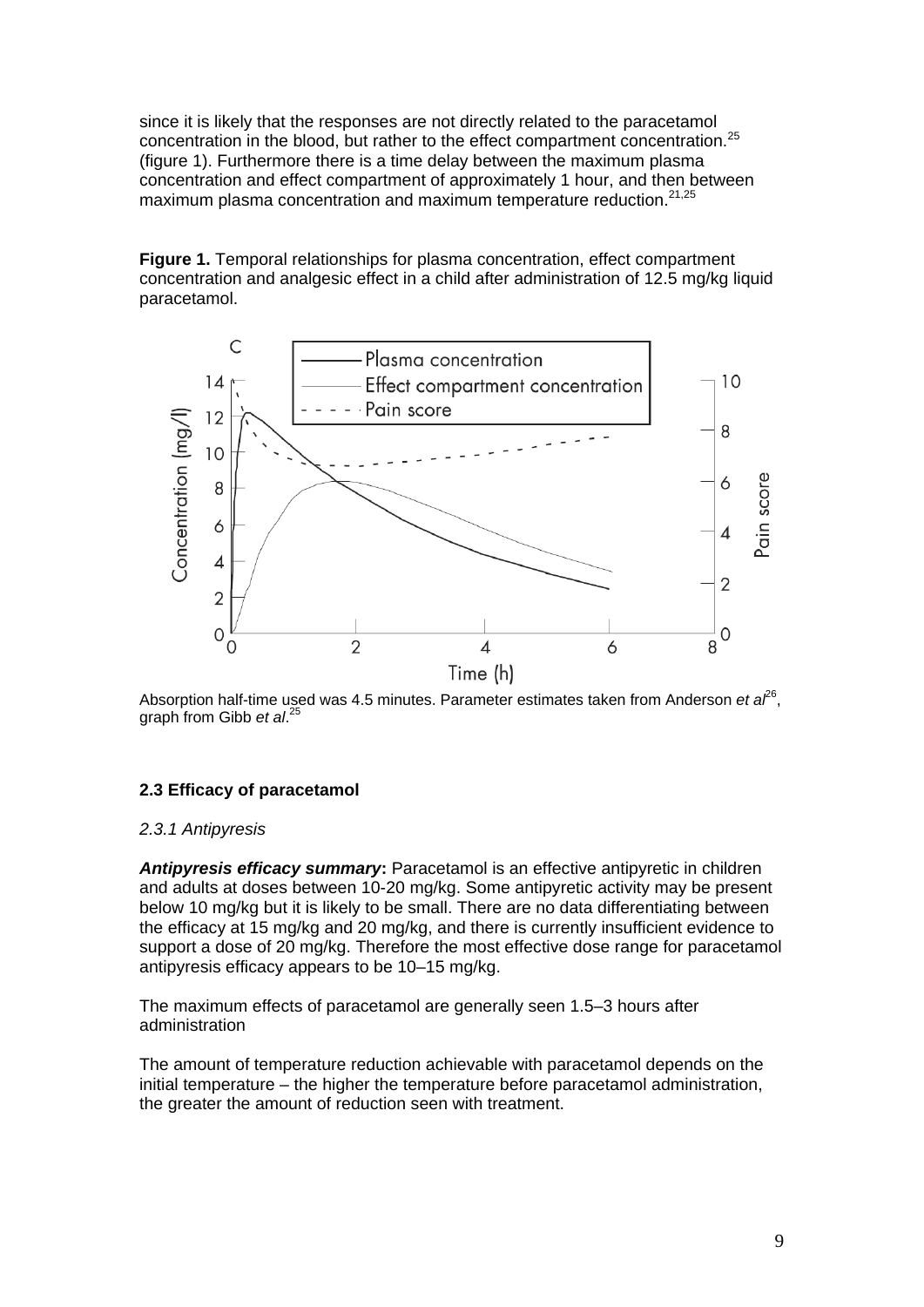## *All data assessed*:

A range of studies have suggested that the effective antipyretic dose for paracetamol lies between 10-15 mg/kg, with a plasma serum concentration between 5– 10 μg/mL 27,28,7,9,8,29,30,31,27,32,33,34,35,6,36,37 Very few studies assess doses less than 10 mg/kg.<sup>38,39,40,41,6,34</sup>

The maximum temperature reduction achieved in studies with paracetamol ranged from 1<sup>°</sup>C to approximately 2.5<sup>°</sup>C. A study by Anderson *et a* $l^1$  estimated a maximum temperature reduction of 3°C in children, but commented that that amount of temperature reduction may be conditional upon the initial temperature (ie, that the higher the initial temperature, the greater the amount of temperature reduction achieved with paracetamol). A later study by the same author predicted a linear response between temperature reduction and effect compartment concentrations between 5–15 μg/mL, reaching a maximum temperature reduction of 4.2°C at 20  $μ$ /mL. Importantly, the effect plateaus thereafter.  $42$ 

In line with Anderson *et al* 1998<sup>21</sup>, Wilson *et a*<sup> $\beta$ </sup> confirmed that the initial temperature affected the antipyretic response of treatment. Normalised responses to antipyretic therapy (ibuprofen or paracetamol) was significantly lower in children who had a higher initial temperature.<sup>8</sup>

Very few studies have explored whether there is a dose response effect of oral paracetamol. One study, by Windorfer and Vogel<sup>40</sup>, investigated the effect of 5, 10 and 20 mg/kg paracetamol on fever in 26 children aged 1–8 years. Their initial temperatures were all greater than 39.5°C. At the lowest dose of paracetamol (5 mg/kg) no statistically significant fall in temperature was apparent (figure 2). Both 10 mg/kg and 20 mg/kg paracetamol resulted in a statistically significant fall in temperature with a clear dose-response effect. The antipyretic effect was also more prolonged at 20 mg/kg, with a substantial effect still apparent 8 hours after administration.

**Figure 2**. Temperature response in children to three different doses of paracetamol.



Filled triangles, 5 mg/kg; open circle, 10mg/kg; closed circle, 20 mg/kg.<sup>40</sup>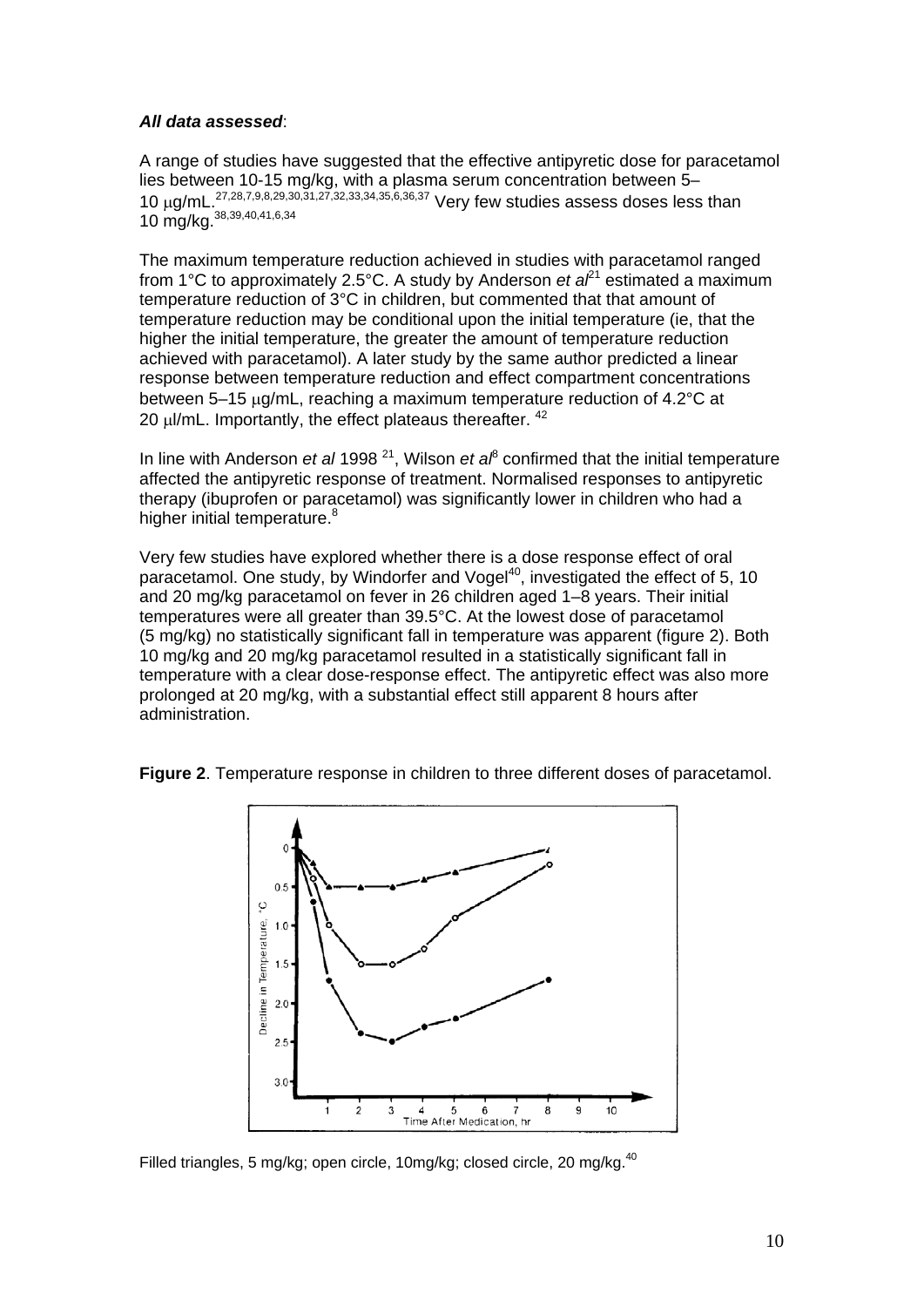Plasma paracetamol concentrations were proportional to the dose administered, and the highest concentration achieved was 20 μg/ml after a dose of 20 mg/kg (figure 3). Serum concentrations of paracetamol following a 5 mg/kg dose did not reach the level required for efficacy, in line with the lack of antipyresis activity at this dose. At 10 mg/kg, the maximum temperature reduction was apparent after 2–3 hours at a serum concentration of approximately 9–11 μg/mL.



**Figure 3.** Serum paracetamol concentrations in children after three different doses.

Filled triangles, 5 mg/kg; open circle, 10mg/kg; closed circle, 20 mg/kg.<sup>40</sup> Dotted area represents plasma concentration reported to be required for efficacy.

Thereafter, temperature began to rise again at a point when serum concentrations were still within the 5-10 μg/mL range. With 20 mg/kg, the maximum temperature reduction at 3 hours (-2.5°C) correlated with a plasma concentration of just under 18 μg/mL and the antipyretic effect plateaued when plasma concentration was between 12-14 μg/mL. These data suggest that plasma concentrations of 5-10 μg/mL may deliver suboptimal efficacy.

With paracetamol given at doses between 10 –15 mg/kg, temperature reduction is generally greater with larger doses, which supports a dose-related effect (table 2).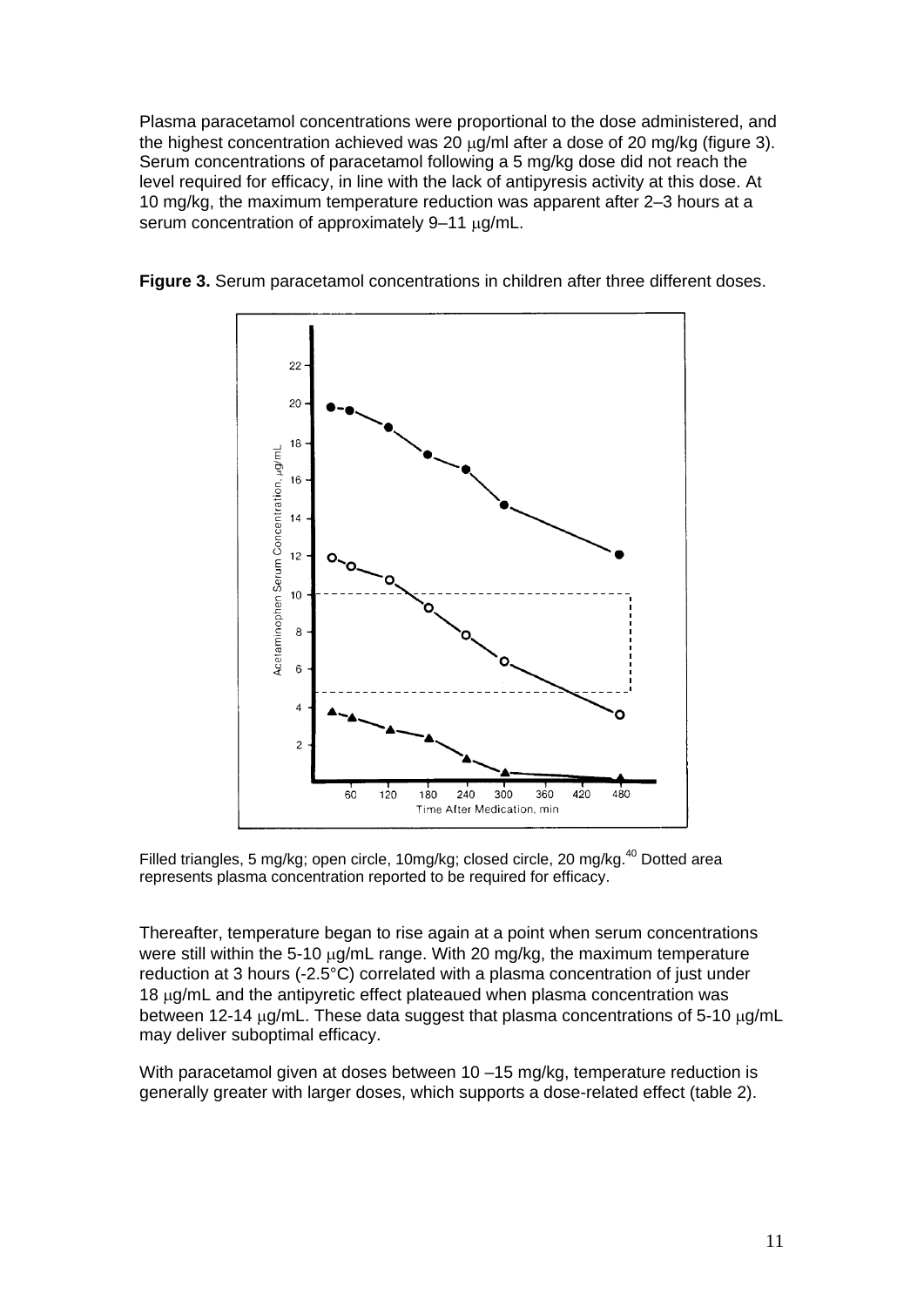**Table 2**. Studies investigating the antipyretic effect of paracetamol in children at doses between 10–20 mg/kg.

| <b>Study</b>                                    | <b>Paracetamol</b><br>dose<br>(mg/kg) | <b>Max temp</b><br>reduction<br>$(^{\circ}C)$ | <b>Study design</b>                                                                                                        |
|-------------------------------------------------|---------------------------------------|-----------------------------------------------|----------------------------------------------------------------------------------------------------------------------------|
| Walson et al,<br>1989 <sup>27</sup>             | 10                                    | 2.4                                           | Double-blind, trial dummy<br>design, placebo controlled,<br>(compared to ibuprofen)                                        |
| Vauzell-Kervroedan<br>et al, 1997 <sup>35</sup> | 10                                    | $1.5 + 0.61$                                  | Double blind, multicentre,<br>randomised (compared to<br>ibuprofen)                                                        |
| Autret et al, 1994 <sup>7</sup>                 | 10                                    | 1.24                                          | Double blind, randomised,<br>parallel group (compared to<br>ibuprofen).                                                    |
| Kelley et al, 1992 <sup>31</sup>                | Approx.<br>$10 - 12$                  | 2.2                                           | Randomised, open label (no<br>placebo, compared to<br>ibuprofen), parallel.                                                |
| Friedman et al,<br>1990 <sup>43</sup>           | $10 - 15$                             | $\overline{1.7}$                              | Randomised paracetamol<br>versus sponging or sponging<br>plus paracetamol.                                                 |
| Childs and Little,<br>1998 <sup>9</sup>         | 12                                    | 1.8                                           | No placebo or comparative<br>intervention.                                                                                 |
| Simila et al, 1976 <sup>28</sup>                | 12.5                                  | 1.4                                           | No details. Compared with<br>other interventions (ibuprofen,<br>indomethacin, aspirin,<br>aminophenazone)                  |
| Wilson et al, 1991 <sup>8</sup>                 | 12.5                                  | 1.58                                          | Single dose, placebo-<br>controlled, randomisation on<br>basis of age and initial temp,<br>double blind (ibuprofen group). |
| Wong et al, 1996 <sup>37</sup>                  | 12.5                                  | 1.55                                          | Multicentre, single oral dose<br>prospective, randomised,<br>modified double blind parallel<br>group study                 |
| Walson et al,<br>1989 <sup>27</sup>             | 15                                    | $-2.2$                                        | Double blind, double dummy,<br>block randomised, multidose,<br>parallel group study design.                                |
| McIntyre et al,<br>$1996^{37}$                  | $\overline{15}$                       | 1.6                                           | Double blind, parallel,<br>multidose study.                                                                                |
| Windorfer and<br>Vogel, 1976 <sup>40</sup>      | 5, 10 and 20                          | 0.4, 1.6 and<br>2.0<br>respectively           | No placebo.                                                                                                                |

In most studies, the maximum effects of paracetamol are generally seen between 1.5  $-$  3 hours after administration<sup>30,34,41,38,35,31,28,27,9,7,6</sup>. However a longer duration of effect occurs with higher paracetamol concentrations such that with doses of 20 mg/kg temperature reductions of >2°C were still present after 6 hours.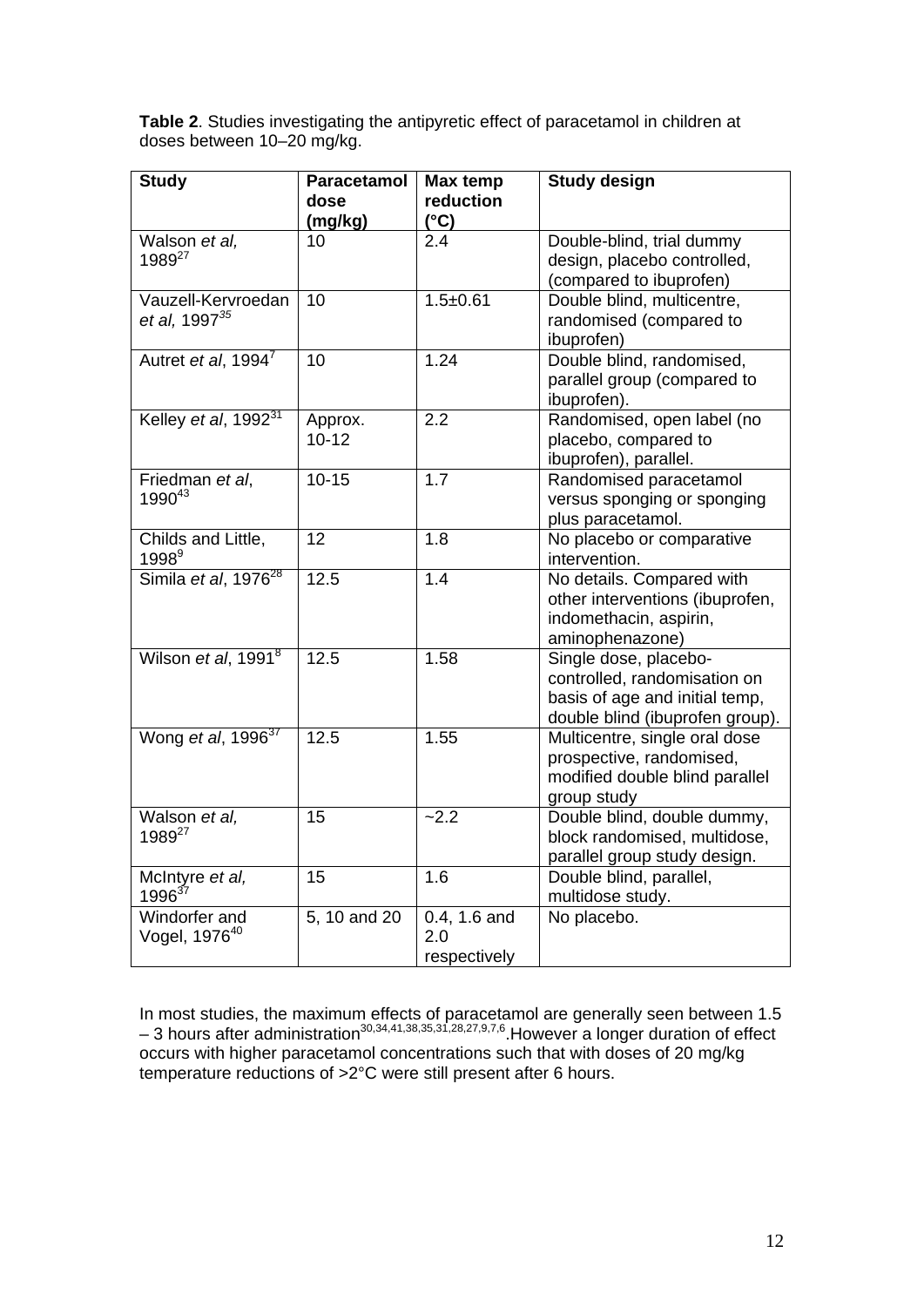## *2.3.2 Analgesia*

*Analgesia efficacy summary***:** From the studies reviewed paracetamol is predicted to provide analgesia in children and adults at doses which achieve a plasma concentration of 10-20 μg/ml. This is approximately equivalent to the antipyretic dose of 10–15 mg/kg.

Doubling the concentration would seem to provide very little, if any additional analgesic effect. Therefore studies would suggest that under circumstances where paracetamol is not providing sufficient analgesia, increasing the dose further would not provide additional benefit.

The maximum analgesic effect of paracetamol is reached around 2 hours after administration.

## *All data assessed:*

Some studies have attempted to examine the dose-response effects of paracetamol against pain. Anderson $42,44$  modelled pooled data from children administered paracetamol either orally as a liquid (40 mg/kg or 100 mg/kg) or rectally as a suppository (125 or 250 mg) and suggested the dose-response curve was steep at low concentrations and shallower in its central portion (figure 4).

**Figure 4.** The relation between predicted effect compartment concentrations and observed pain scores for of 120 children (2-15 years) undergoing outpatient tonsillectomy and administered paracetamol either orally (40 mg/kg or 100 mg/kg) or rectally (125 mg or 250 mg).



Post operative pain was assessed using a visual analog scale. A score of 10 represents the worst pain imaginable to the individual child. The solid line is the mean observed profile and the dashed line is the mean predicted population profile. The mean post hoc profile, based on values of the parameters for the specific individual, is shown as a dotted line.<sup>44</sup>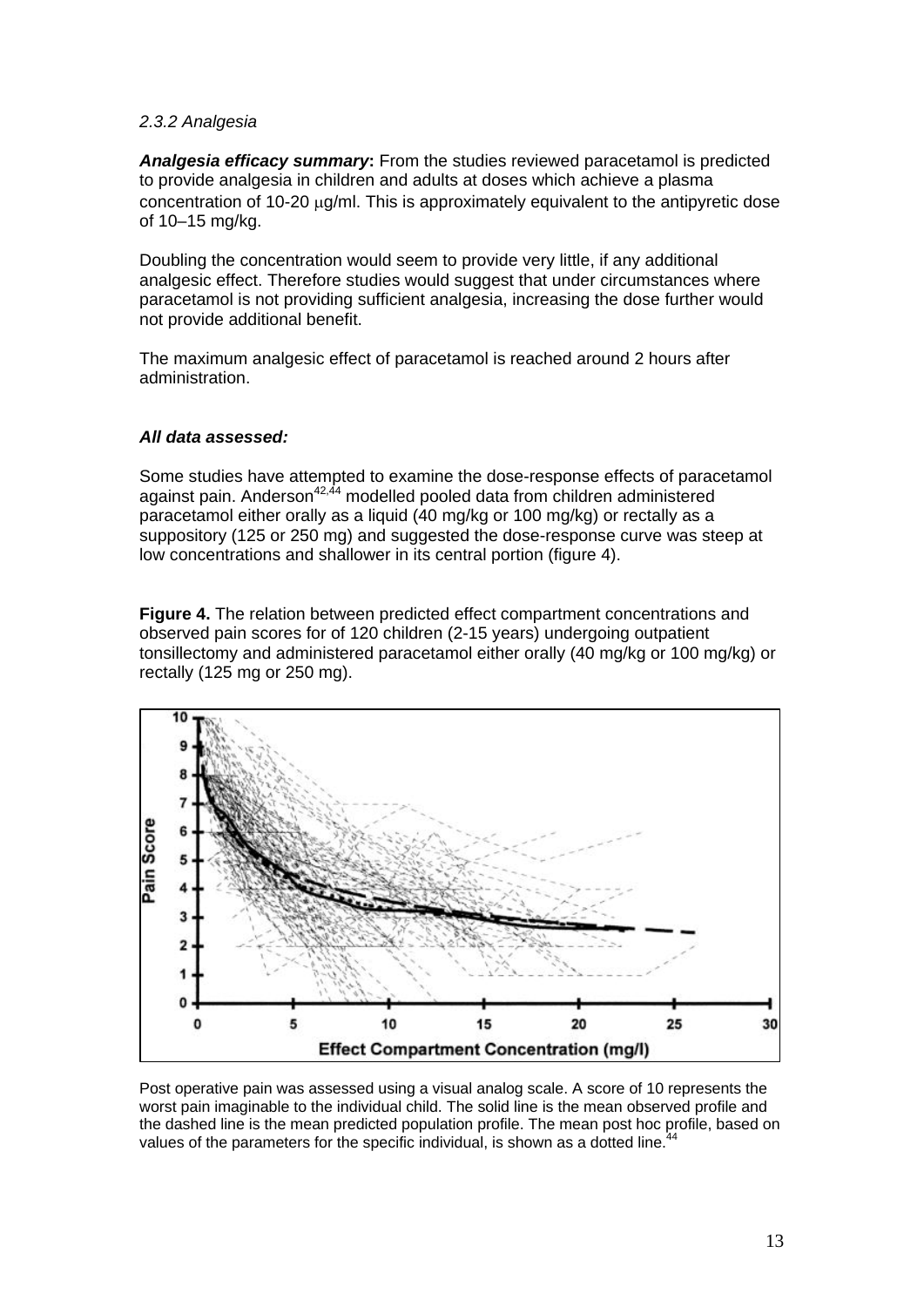The maximum analgesic effect was achieved at 10 mg/L, and these data demonstrate that little benefit would be derived from doubling the effect compartment concentration from 10 to 20 mg/L. Following administration of oral paracetamol, high plasma concentrations were achieved within 1 hour, after which time a linear decrease was observed. Paracetamol levels rose much more slowly with the suppositories but remained more stable for longer.

Only a few other studies have assessed the analgesic efficacy of paracetamol in children. Moore *et al*<sup>45</sup> evaluated the relative efficacies of four liquid analgesics in children aged 5-12 years following tooth extractions. In this study however, paracetamol was administered on the basis of age rather than weight, with 5-8 year olds receiving 240 mg and 8-12 year olds receiving 360 mg, which are not sufficient doses for most of the individuals in these groups.

2 hours were required to achieve a significant reduction in pain intensity for paracetamol compared with placebo. This may relate to paracetamol's relatively slow onset of action.

Another placebo-controlled study compared paracetamol (20 mg/kg) to diclofenac (a type of non-steroidal anti-inflammatory drug) (25 mg/kg rectally after anaesthetic induction) for pain relief following tooth extraction.<sup>4</sup> Diclofenac and paracetamol reduced pain scores significantly more than placebo.

In a different pain model, Bertin *et al*<sup>46</sup> investigated the efficacy of 10 mg/kg paracetamol against the pain associated with tonsillitis and pharyngitis in children after 2 days of administration. Paracetamol was only significantly better than placebo versus pain while swallowing. In contrast to this study, children, parents and paediatricians in another clinical study rated both ibuprofen (10 mg/kg) and paracetamol (15 mg/kg) as significantly different from placebo in terms of both pain intensity and change in pain against sore throat pain in children (aged 2-12 years) over a  $6$ -hour period $47$ .

## **2.4 Paracetamol toxicity**

*Toxicity summary:* NAPQI – a toxic metabolite of paracetamol – is normally itself detoxified by glutathione contained in the liver. If the concentration of NAPQI is greater than the intracellular concentration of glutathione (eg, after a paracetamol overdose), there may not be sufficient glutathione to detoxify all NAPQI present. Any free NAPQI will bind to hepatocytes leading to necrosis and severe liver damage. A high dose of paracetamol can itself reduce glutathione levels, compounding the problem.

The threshold for paracetamol toxicity in children is unclear but is likely to be 150 mg/kg – 200 mg/kg. There is, however, substantial individual variability. In addition, the level of toxicity following repeated doses or chronic administration is even less clear. Pharmacokinetic studies suggest that maximum paracetamol plasma concentrations are likely to occur much earlier in younger children (< 5 years) than in older children.

Risk factors for paracetamol toxicity may include protein malnutrition or starvation (particularly in combination with repeated paracetamol dosing), and pre-existing liver disease. There is little evidence to confirm or refute these risk factors for hepatotoxicity. However there is sufficient doubt to strongly advocate the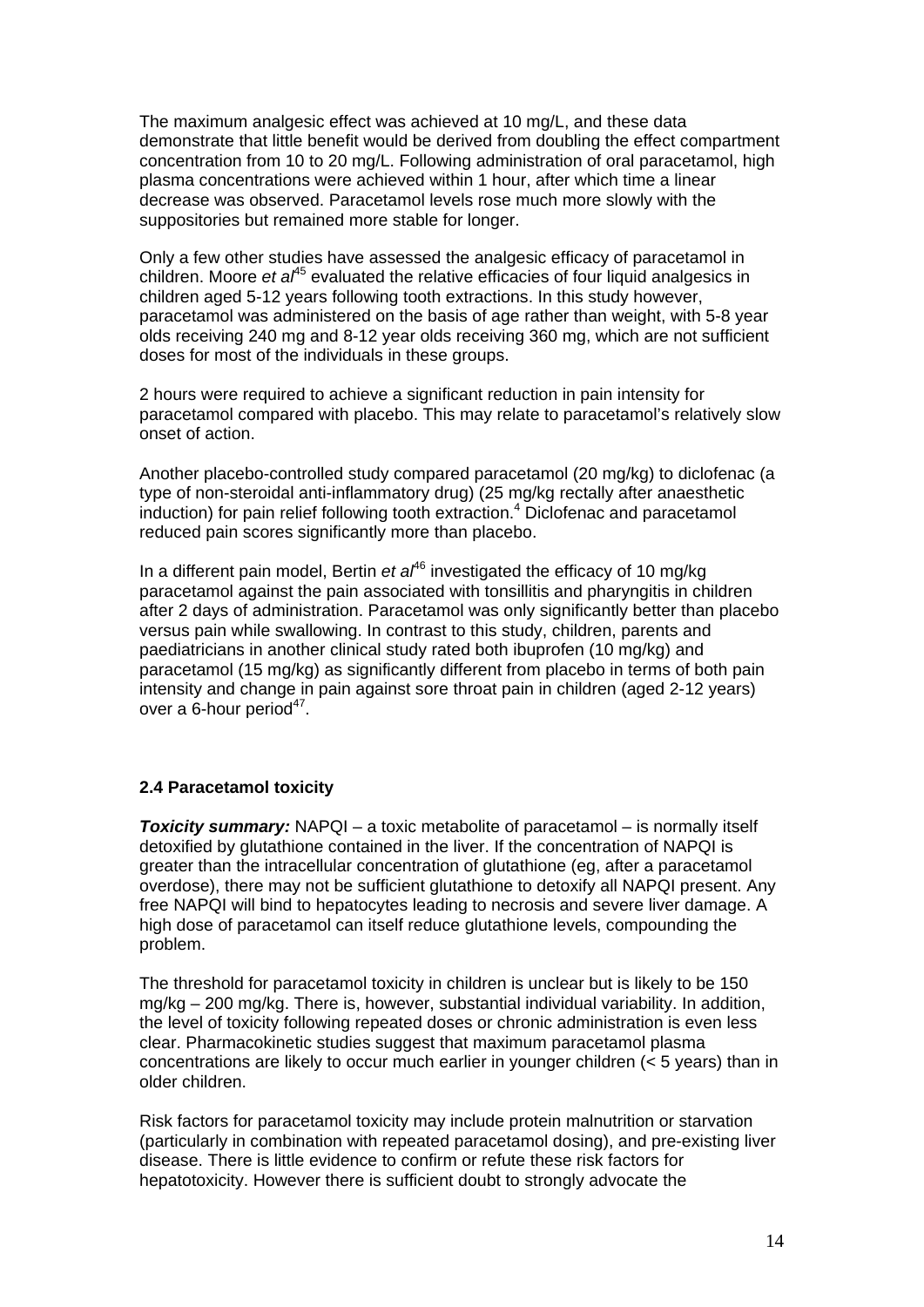administration of the lowest possible effective dose of paracetamol for children (10 mg/kg), especially when febrile children with poor intake of food may be administered paracetamol over a period of several days.

## *All data assessed:*

## *2.4.1. Mechanism*

As discussed in section 2.2, a small percentage of paracetamol is metabolically oxidised by enzymes to form the highly reactive compound N-acetyl-pbenzoquinoneimine (NAPQI). In the presence of sufficient quantities of glutathione, NAPQI is immediately detoxified by conjugation with glutathione and subsequently excreted as cysteine and mercapturate conjugates. When the concentration of NAPQI exceeds that of intracellular glutathione, NAPQI covalently binds to hepatocytes leading to necrosis.

Mitchell *et al*<sup>48</sup> demonstrated that depletion of hepatic glutathione in mice by 75% with diethyl maleate potentiates paracetamol-induced hepatic necrosis. Administration of paracetamol alone caused a similar depletion of hepatic glutathione with maximal depletion of 75% present following 375 mg/kg of paracetamol as a single acute dose. Approximately 50% depletion occurred at 170 mg/kg. Although diethyl maleate rapidly depleted glutathione, no necrosis occurred in the absence of paracetamol. Further studies also revealed that covalent binding of paracetamol to hepatic proteins only occurred with doses of paracetamol that resulted in a 70% or greater depletion of hepatic glutathione. It should be noted however that rats appear to be more resistant to paracetamol-induced toxicity than humans, and the hepatotoxic dose may vary considerably among species.<sup>49</sup>

Another study by Kozer *et al*<sup>60</sup> investigated glutathione and antioxidant status changes in erythrocytes in febrile children presenting to a paediatric emergency department, who had received repeated supratherapeutic levels of paracetamol. 51 children (age range 2 months-10 years) were included in the study and divided into three groups: group 1 (n=24, mean age  $\pm$  standard deviation [SD] 6 $\pm$ 3 years) included afebrile children who did not receive paracetamol but were examined for non-infectious causes; group 2, febrile children (temperature >35°C; n=13; 3.5±2.6 years) who received paracetamol at repeated doses of 50±15 (30-75) mg/kg/day for  $4.1 \pm 1.8$  (3-10) days and group 3, febrile children (temperature  $>35^{\circ}$ C; n=14; 2.2±1.8 years) who received paracetamol at repeated doses of 107±28 (80-180) mg/kg/day for 3.9±1.7 (3-9) days.

There were no significant differences in the duration of fever or time from the last paracetamol dose or admission rates between the groups. Although there were no cases of severe hepatotoxicity, median aspartate transaminase (AST) levels were mildly but significantly elevated in group 3 compared with Groups 1 or 2. Erythrocyte glutathione (GSH) content was significantly lower in group 3 compared with groups 1 and 2 and the decrease was significantly related to the dose of paracetamol (Figure 5).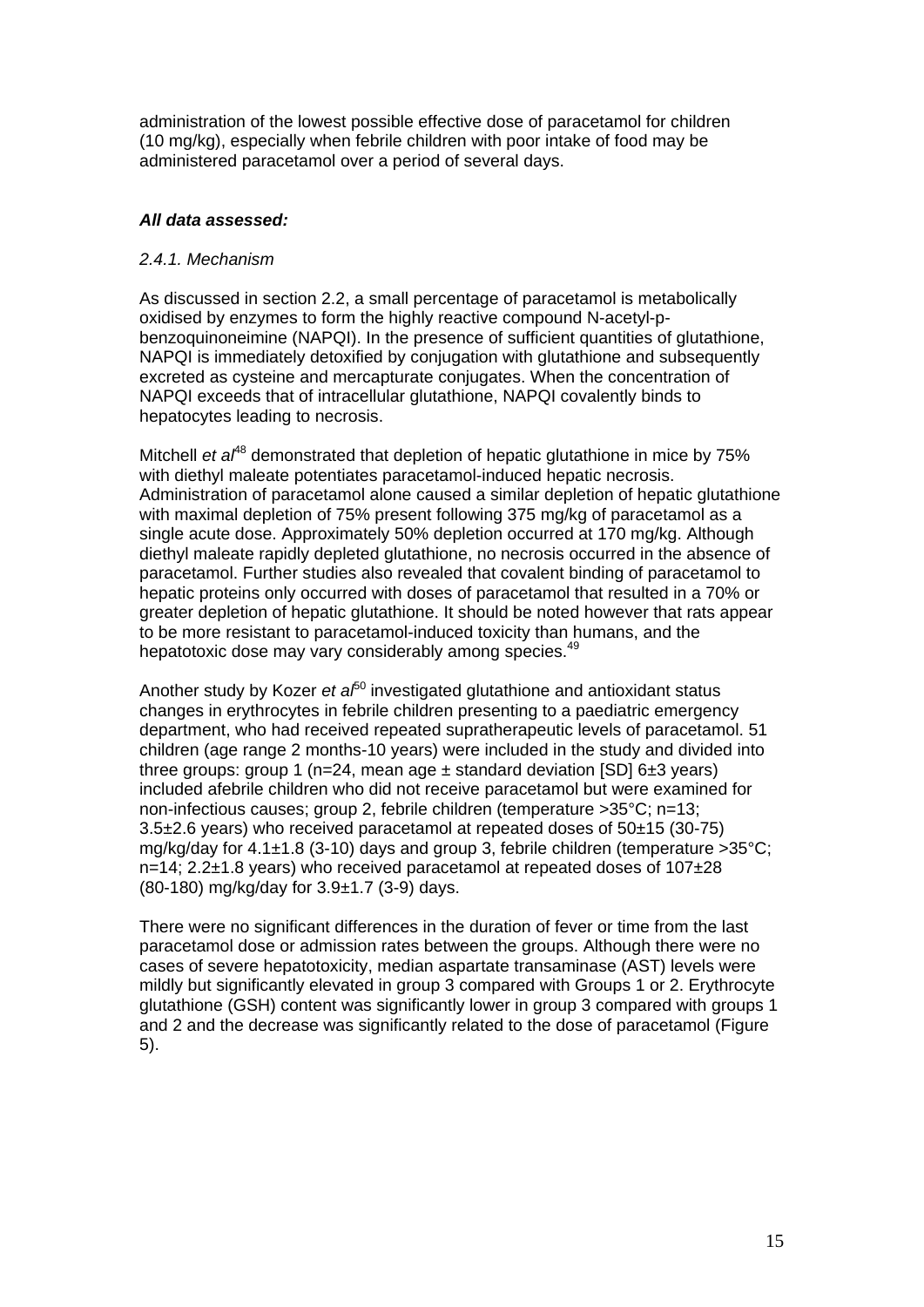**Figure 5**. Glutathione content in erthrocytes of febrile children treated with paracetamol and controls in relation to dose  $(R=0.65)$ .<sup>50</sup>



This study supports the concept that repeated treatments with paracetamol at high paediatric doses may decrease hepatic glutathione to levels that are too low to process the toxic paracetamol by-product NAPQI.

#### *2.4.2. Toxicity resulting from a single acute dose*

The threshold for paracetamol toxicity in children is unclear. Levels of 150 mg/kg have long been cited to be the threshold for toxicity.<sup>51</sup> However, there is little or no paediatric data to support this threshold for a single acute dose and it is likely that this figure has been extrapolated from adult data. In the adult, doses of 10-15 g are reported as a threshold for toxicity; a dose of 10 g in a 70 kg adult amounts to a dose of 143 mg/kg. Several studies suggest however that children, particularly young children, are more resistant to paracetamol toxicity and the threshold in children for toxicity resulting from a single acute ingestion may be closer to 200 mg/kg. $51,23$ 

In support of this were the results of Mohler *et*  $a^{62}$  who carried out a prospective observational study of calls to a regional poison centre in California, US, over a 25 month period. A total of 1039 patients were included (519 girls and 520 boys, median age 2.3 years [all <6 years]) with acute maximum exposure to paracetamol of 20-200 mg/kg. Of these, 236 had exposures of 100-200 mg/kg and 68 had exposures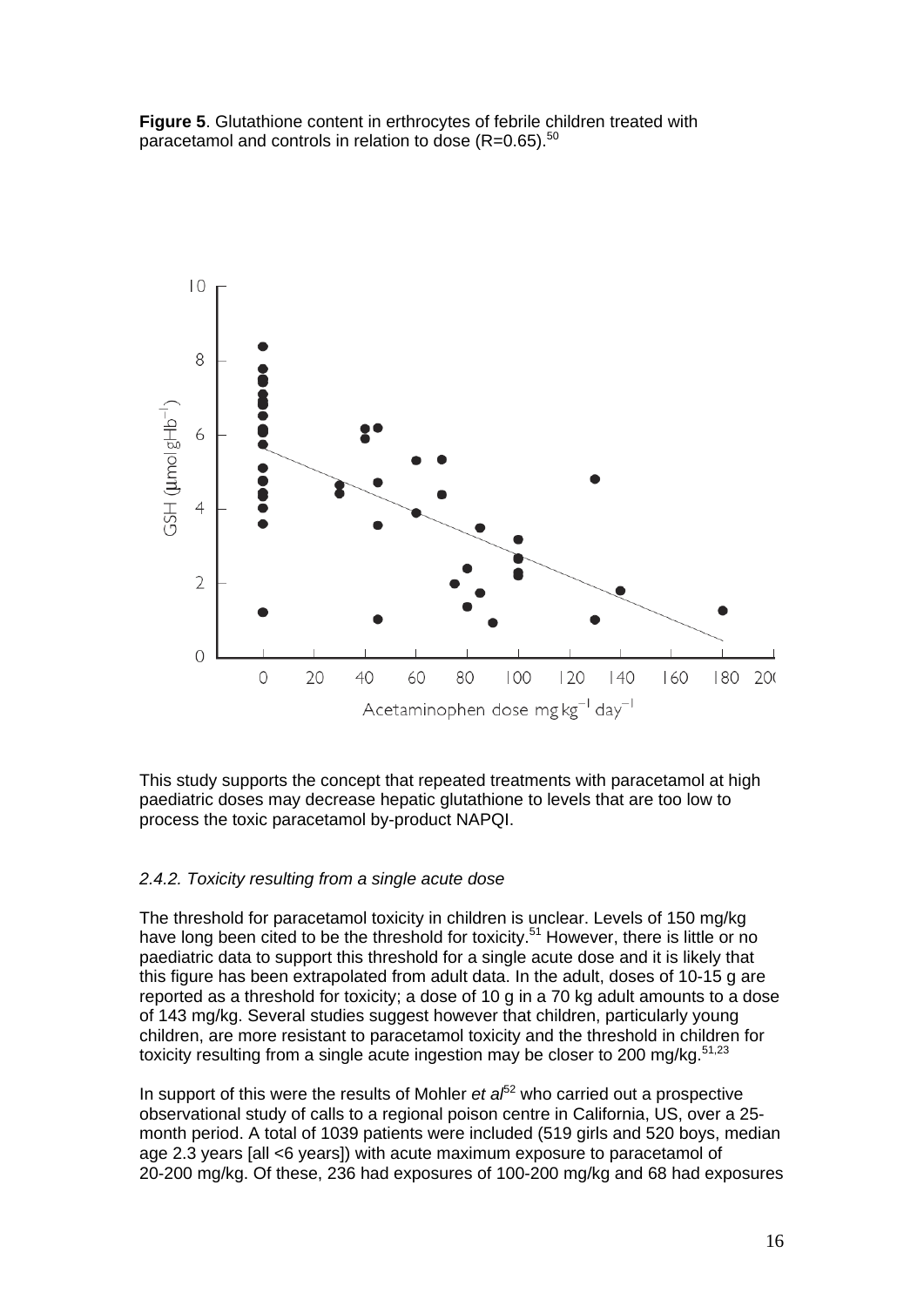of 150-200 mg/kg. 72 hours after the initial contact, 1019 of these patients were well, without signs or symptoms of hepatotoxicity. 20 patients were either lost to follow up or had incomplete data.

Another study by Mahadevan *et al*<sup>53</sup> reviewed 10 years of experience from a single paediatric liver unit and similarly concluded that neither the paracetamol dose or serum level can predict the severity of hepatotoxicity with paracetamol. Children in this study were divided into two groups: group 1 included children who developed significant hepatotoxicity after a single dose of paracetamol but made a complete recovery with conservative management while group 2 children developed fulminant liver failure and required an orthotopic liver transplant.

Despite these different outcomes there was no difference in the median paracetamol dose ingested (group 1: 348 (91-582) versus group 2: 285 (222-645) mg/kg), and the severity of liver disease. Furthermore there was no difference in the median serum paracetamol levels between the groups. All patients had raised hepatic transaminase levels but again the levels did not differ between groups. Critically however, the time to presentation at the liver unit was significantly longer in group 2 (44 hours (range 4-72)) than in group 1 (24 hours (range 4-72)).

James *et a<sup>p<sub>4</sub>*</sup> similarly reported no significant differences in mean paracetamol dose taken by children and adolescents with different degrees of hepatotoxicity. Peak levels were not reached until 72 hours following ingestion.

Anderson *et al*<sup>23</sup> simulated paracetamol concentrations for 1000 children (1-5 years) with variable pharmacokinetic parameters. In this publication, the authors state that because clearance of drugs decreases as weight increases  $23$ , larger doses are required in younger children to achieve similar concentrations than older children or adults. As a consequence of this, predicted serum concentrations are lower than the per-kilogram dose.

As such, to achieve a peak plasma concentration of 200 mg/L would require a dose of 300 mg/kg in a 1-year old (8-12kg), 280 mg/kg in a 5-year old (16-22 kg) and 230 mg/kg in an adult (55-85 kg). Simulated time-concentration profiles (95% CI) for children and adults after 300mg/kg paracetamol are shown in figure 6. In terms of clinical management, maximum plasma paracetamol concentrations are likely to occur earlier in young children (<5years) than older individuals.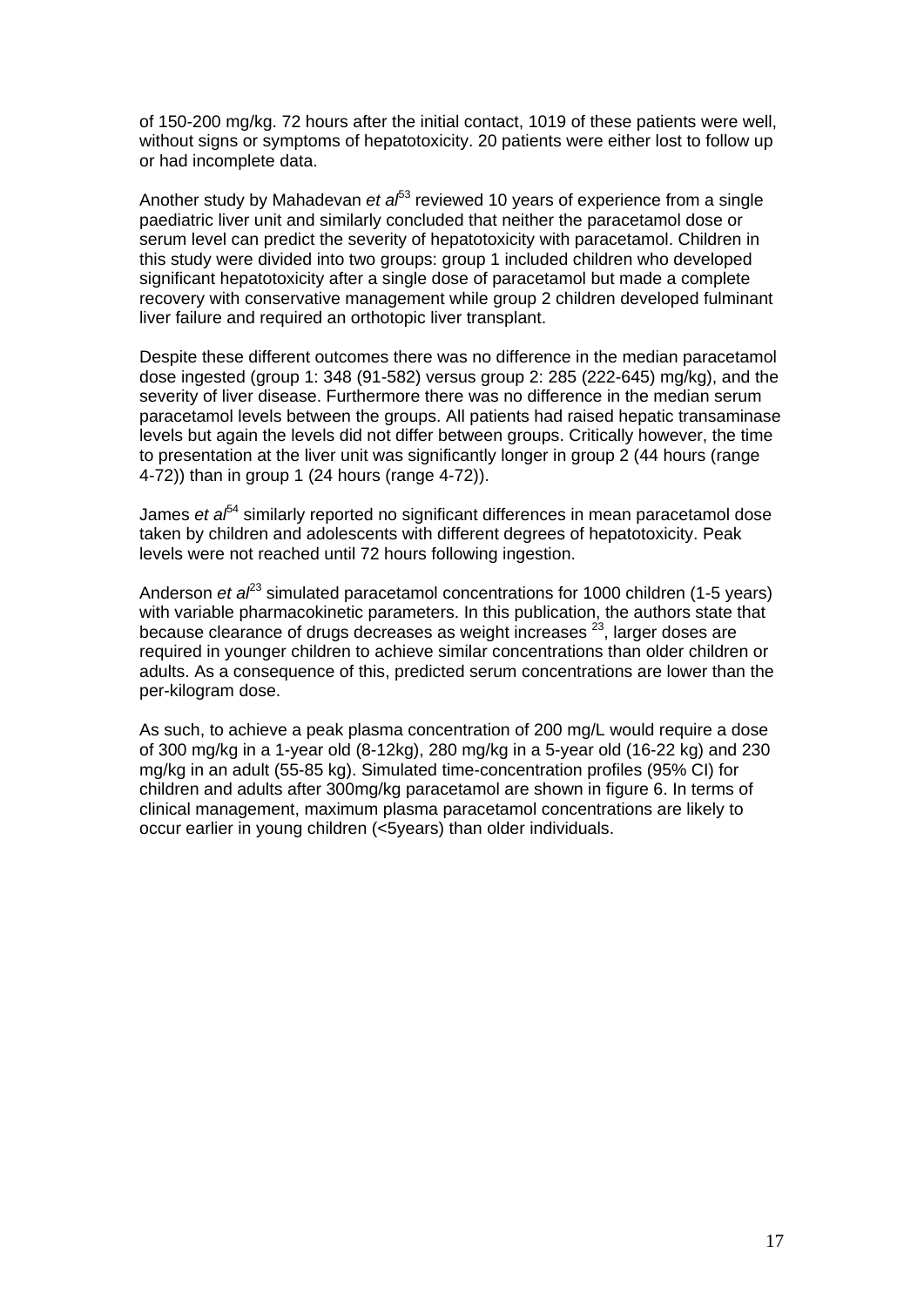



Solid line = 1 year; dashed line = 5 years; dotted line = adults). Rumack-Matthew action line is same as 95% CI concentration-time profile for 1-year-old child.

It can be noted from figure 6 that despite the careful modelling, predicted serum paracetamol concentrations arising from a 300 mg/kg dose still span a large range from 32-280 mg/L (95% CI) 4 hours after ingestion. Thus, even after allowing for agerelated differences in clearance, substantial variability in paracetamol concentrations in children resulting from a single dose still exists. A study by Bond<sup>55</sup> also suggests that a single acute dose of 200 mg/kg is relatively safe in healthy children and should be used as a referral threshold for preschool children following acute unintentional ingestion of paracetamol. However neither of these studies considered children older than 5 years and how these recommendations relate to this age group is unclear. Furthermore the impact of co-existing risk factors on this threshold is not considered.

#### *2.4.3. Toxicity resulted from repeated doses*

Children may be relatively protected against hepatotoxicity arising from a single acute dose of paracetamol; however, the situation following repeated doses or chronic administration is less clear. Nahata *et al*<sup>3</sup> have demonstrated that substantial increases in paracetamol serum concentrations occurs following repeated therapeutic doses over 1-3 days. This may explain the apparently higher incidence of toxicity reported after multiple dosing.

Rivera-Penera *et al*56 also reported 10 cases of hepatotoxicity following multiple dosing in children age <10 years. In this study, the dose of ingested paracetamol was calculated on the basis of recalled frequency, type of measuring device, and concentration of the preparation. In three of these children, paracetamol doses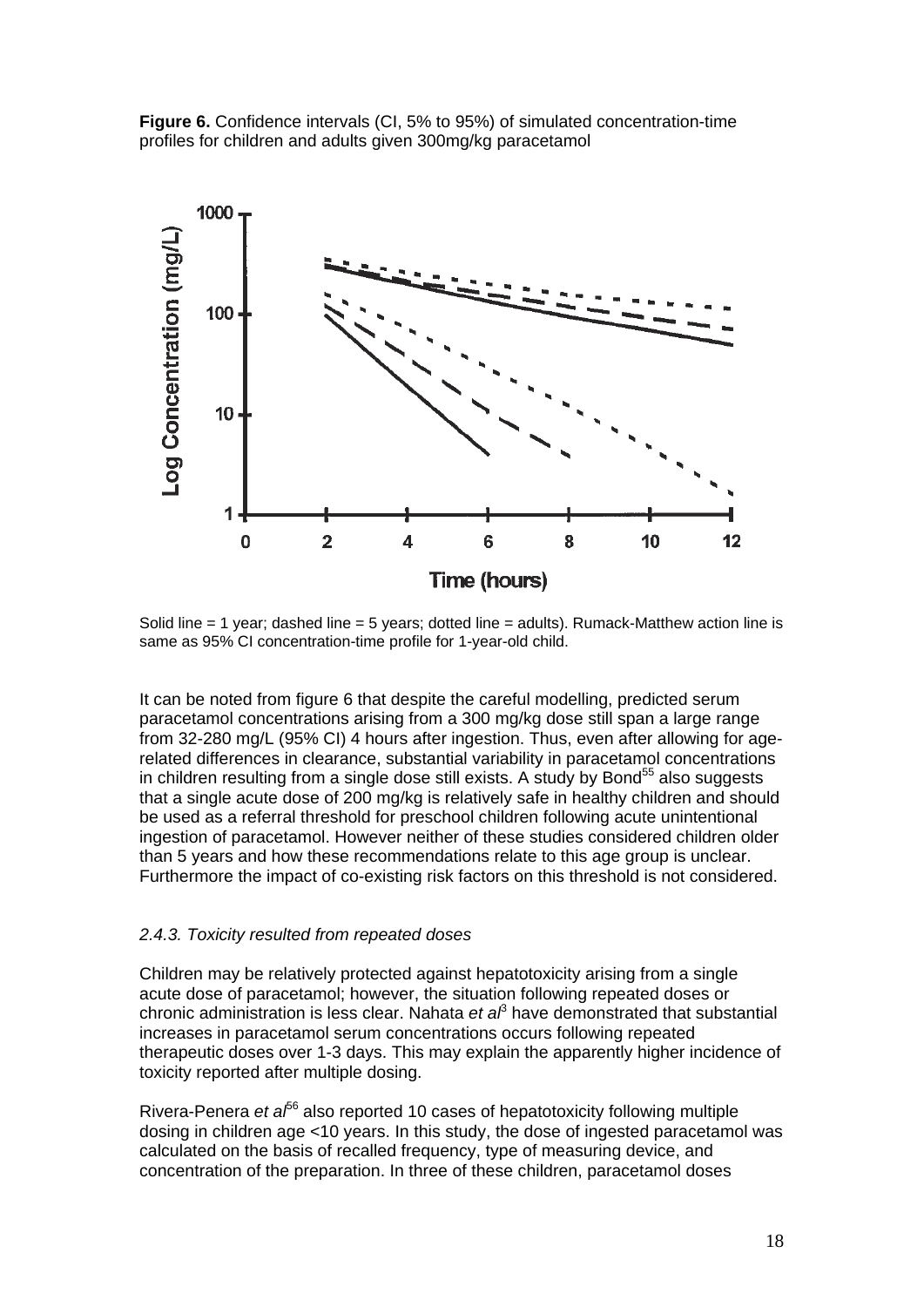ranged from 160-760 mg/kg/day. Another three of these children had received the following doses respectively: six doses of 25 mg/kg over 2 days; six doses of 28 mg/kg over 2 days; three doses of 25 mg/kg over 5 days.

More recently in 2006, Kozer et al $57$  reviewed the literature on chronic supratherapeutic paracetamol exposure and concluded that liver injury secondary to paracetamol should be considered when a child has received more than 75 mg/kg/day for at least 2 days or if risk factors for paracetamol toxicity have been identified (see section 2.4.4).

## *2.4.4. Risk factors for paracetamol toxicity*

In adults a number of risk factors have been associated with a greater incidence of paracetamol-induced hepatotoxicity including: starvation; CYP450-inducing agents, eg, phenobarbital; alcoholism; underlying hepatic injury; concomitant disease; and genetic factors.<sup>58,59,13,60,17</sup> However in children, there is very little literature investigating the extent to which factors such as starvation or pre-existing hepatic injury may increase the risk of hepatotoxicity.

There appears to be no studies evaluating the effect of fasting on hepatic glutathione status in children. Despite this, many studies implicate starvation as a factor in hepatotoxicity, particularly in cases where doses have been within therapeutic levels. $61,62$  Mehta et al $63,64,65$  report that the mean half-life of paracetamol was significantly longer in infants and children with protein-energy malnutrition (protein intake <20 g/day for 1 week) than in children with normal levels of protein intake (half-life: 8.14 hours versus 4.33 hours). There was also a decrease in half-life in malnourished children after nutritional rehabilitation. Therefore, the presence of protein malnutrition may result in paracetamol accumulation with repeated dosing, and increase the risk of hepatotoxicity.

There is also limited data in adults regarding the effects of starvation on the risk of paracetamol toxicity. Shi *et al*<sup>66</sup> reported that protein malnutrition in adults undergoing surgery decreased hepatic GSH levels (μmol gHb<sup>-1</sup> mean±SD) from 3.42±0.91 to  $2.57\pm0.63$  (p=0.029), a reduction of 25%. Similarly, Martensson<sup>67</sup> reported that a 7day period of total energy deprivation in healthy human subjects reduced both leukocyte and plasma-free glutathione concentrations by 41% and 37.5% respectively (p<0.05 compared with pre-starvation levels). A decrease in leukocyte glutathione levels was seen within 1 day of starvation (23.7% reduction); the decrease became significant at day 4 (34.3% reduction).

Shaoul *et a*<sup>68</sup> reported that neither vomiting nor decreased food intake affected the observed paracetamol level or AST levels in febrile children. This was also the case if the degree of appetite was further divided into 'decreased' or 'not at all'. However in this study, mean duration of treatment was 2.8±1.8 days, with approximately one third of the patients receiving a single dose. It is possible that this study may have sampled levels too early or used the wrong surrogate for hepatotoxicity.

Prescott<sup>13</sup> also reviewed a range of studies examining the influence of different diets on paracetamol metabolism in man, the majority of which revealed no significant effect.

Pre-existing liver disease has also been suggested to affect paracetamol metabolism. Al-Obaidy *et al*<sup>69</sup> reported that the clearance of paracetamol following acute single doses in 13 children (age 7 months-12 years) with chronic liver disease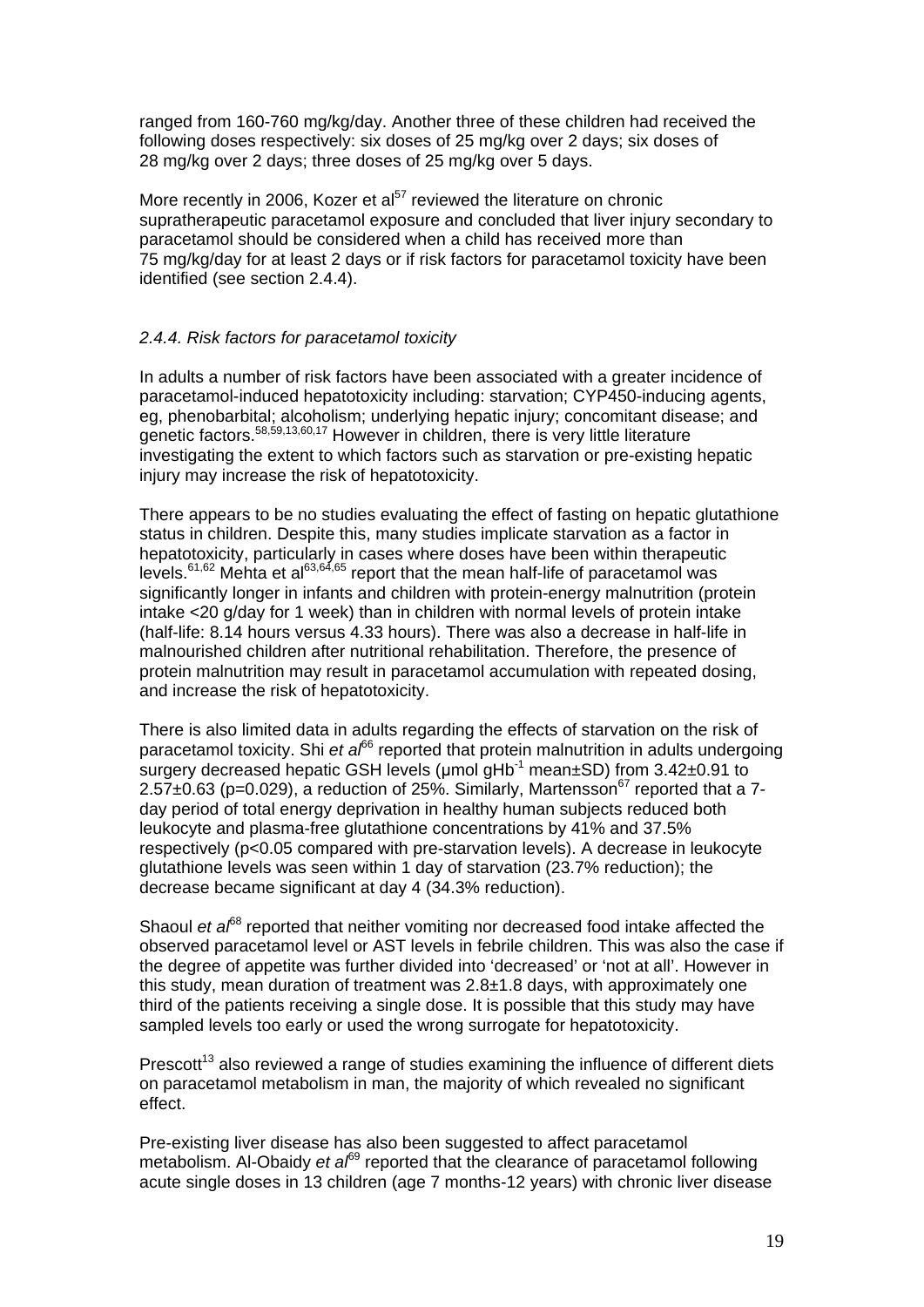was similar to those values reported for healthy children. However this study also found that adults with non-alcoholic liver disease (those with steatosis, fibrosis, inflammatory cell infiltrates, cell necrosis or a combination of these) had significantly lower hepatic glutathione levels (2.77±0.1μmol/g liver) compared with adults without liver disease (4.14±0.1 μmol/g liver).

Another study found that hepatocellular injury was associated with presentation >24 hours after ingestion (odds ratio [OR], 33.5%; 95% CI, 408.8–275), older children age 10-17 yrs (OR 36.9%; 95% CI, 4.9–275.4), intentional overdose (OR, 37.2; 95% CI, 5.0-278.2), dose >150 mg/kg (OR, 17.9:95% CI, 2.3-139.2) and white ethnic origin (OR, 2.8%; 95% CI, 1.1-7.2)  $^{70}$ . Due to its retrospective nature however, possible risk factors such as pre-existing disease or reduced food intake were not considered.

## *2.4.5. Case reports of hepatoxicity associated with oral paracetamol in children*

Up to 31<sup>st</sup> July 2009 when this assessment was completed, there were 26 Yellow [Card](http://yellowcard.mhra.gov.uk/) reports<sup>[2](#page-19-0)</sup> associated with oral paracetamol and hepatotoxicity in children aged <18 years of age. Cases from published literature were not included in this assessment. Investigation of these reports found that 13 were intentional overdose/suicide cases age 12-17 years. Two fatal cases appeared unrelated to the ingestion of paracetamol. There were four cases of accidental overdose, three cases of young children consuming substantial amounts of a bottle of paracetamol and one case of a child being prescribed the wrong dose. The remaining 7 cases were of therapeutic overdose.

# **2.5 Paediatric posology**

 $\overline{a}$ 

As discussed previously in this report, it is generally accepted that the therapeutic dose of paracetamol in children, as well as in adults, is 10-15 mg/kg.<sup>33,71,27,28,7,8,27,31,9,29</sup> Very few studies have examined concentrations less than  $\sum_{5,38,45,41,40}$ 

The current posology for paediatric paracetamol delivers wide variability with doses ranging from 7.7-34.3 mg/kg/dose (excluding infants under the age of 2 months). The review of efficacy supports a therapeutic range for paracetamol of 10-15 mg/kg and although the toxic threshold is unclear, there are no data to support the delivery of doses as high as 30 mg/kg. Doses less than 10 mg/kg are only seen in a few age bands in the heaviest children. This wide variability in mg/kg dose is partly due to the wide age bands and the allowance to double the dose at every age band. As a result, depending on the weight of the child, children could receive doses substantially more than the adult posology.

<span id="page-19-0"></span><sup>&</sup>lt;sup>2</sup> The  $Yellow Card Scheme$  $Yellow Card Scheme$  $Yellow Card Scheme$ , which is run by the MHRA and the CHM, is used to report suspected side</u> effects to any medicine or vaccine in the UK. Both health professionals and the public should use the Scheme to report.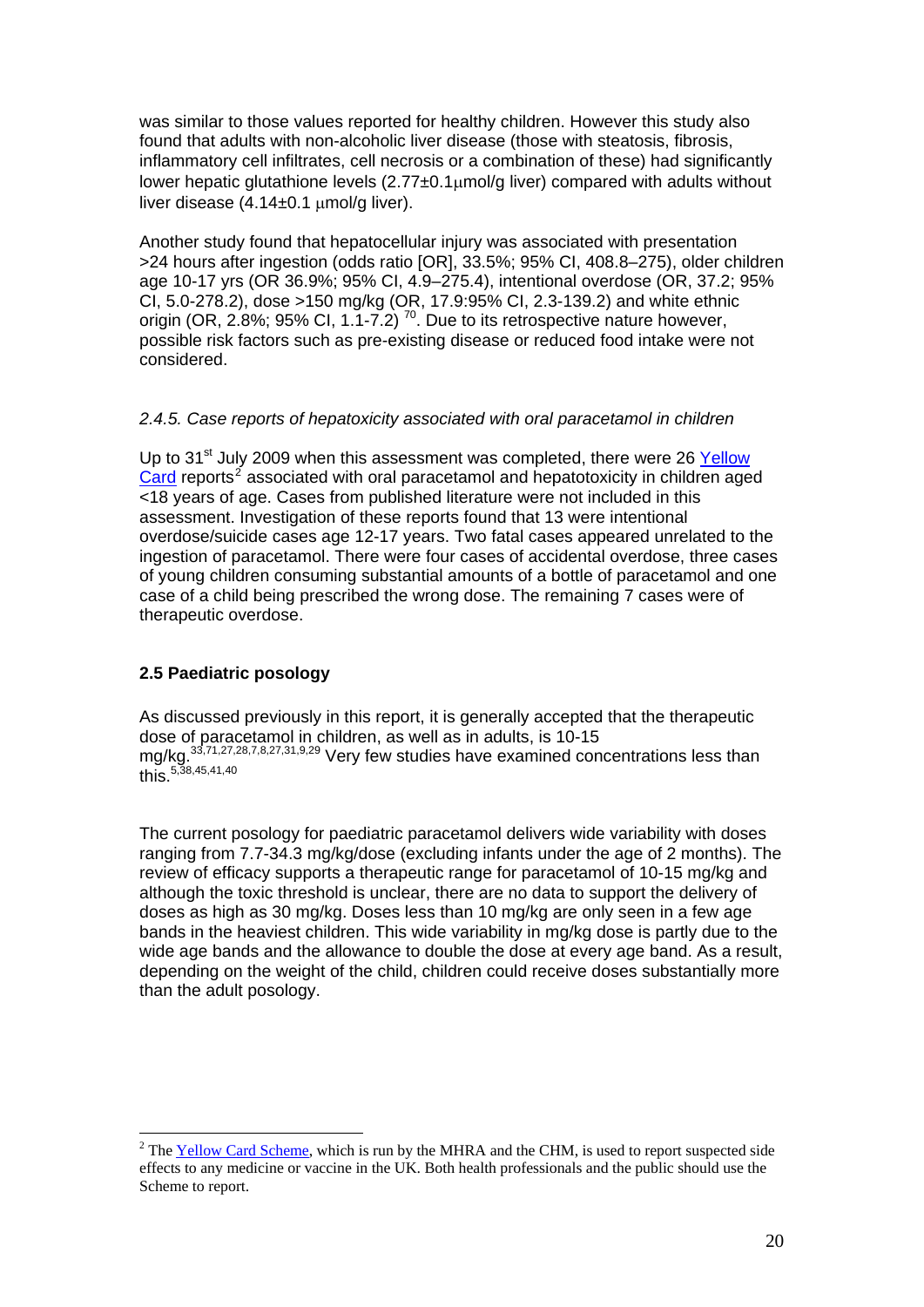# **3. DISCUSSION**

The effective dose range for antipyresis and analgesia with paracetamol in children is 10–15 mg/kg. However, it is clear that the with the previous UK posology for paediatric paracetamol some children may not have received the optimal dose for their weight or their age.

The UK posology for paediatric liquid paracetamol has been revised (the revisions are outlined in the conclusions section [chapter 4]. The new posology retains the current dosage increments of 2.5 mL and 5.0 mL but provides narrower age ranges and specific doses, therefore maintaining the paracetamol dose within the 10– 15 mg/kg range for the majority of children. This is illustrated in figures 7 and 8.

**Figure 7**. Comparison of previous age-related doses of paracetamol to the optimal dosage range of 10 – 15 mg/kg for children at the  $2^{nd}$ ,  $50^{th}$  and  $98^{th}$  weight percentiles



Previous age-related paracetamol doses (mg/kg)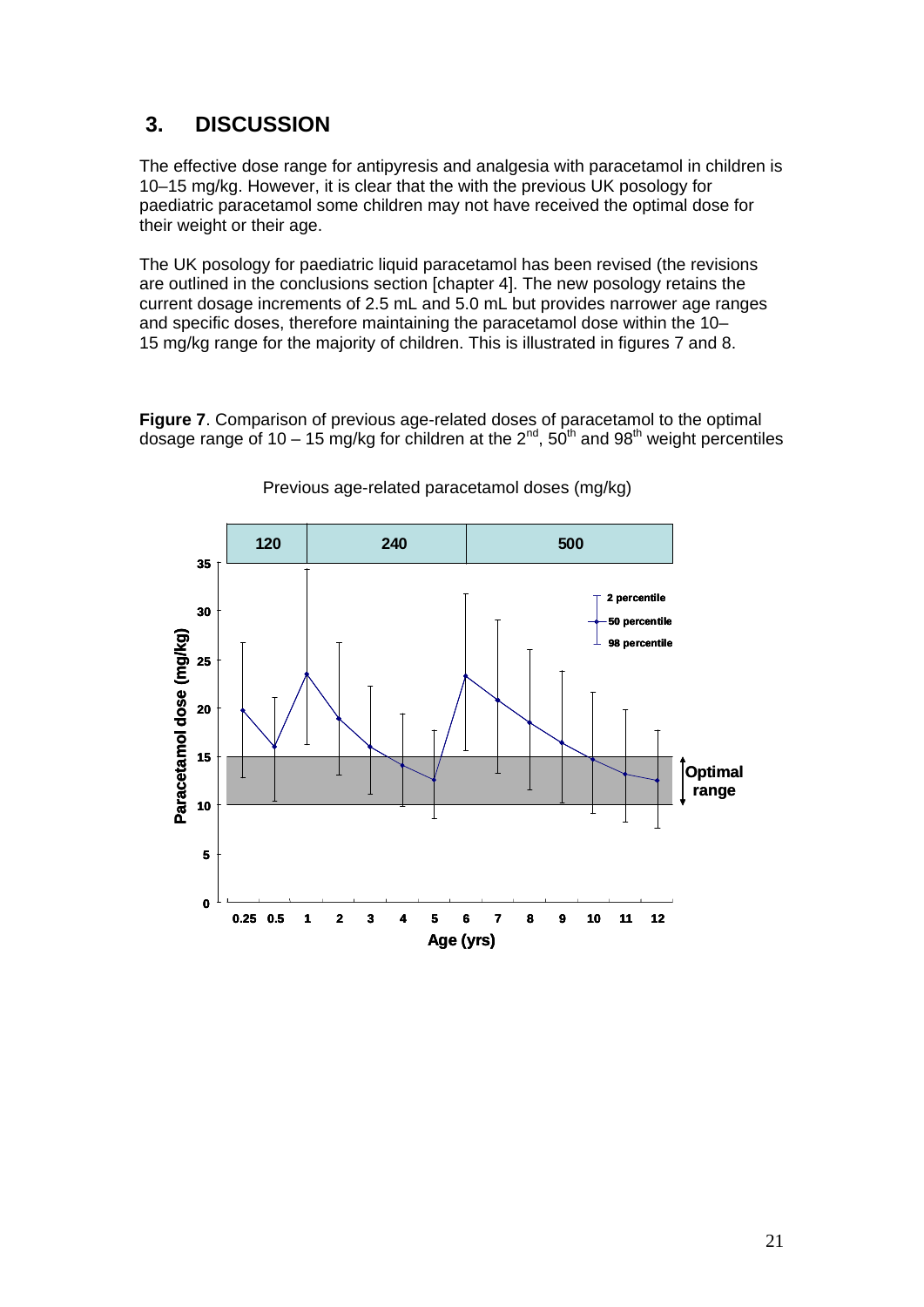**Figure 8**. Comparison of new recommended age-related doses of paracetamol to the optimal dosage range of 10 – 15 mg/kg for children at the  $2^{nd}$ , 50<sup>th</sup> and 98<sup>th</sup> weight percentiles.



Age related paracetamol doses (mg/kg) New recommended age-related paracetamol doses (mg/kg)

Importantly, to ensure accurate delivery of the correct amount of paracetamol it is recommended in the product information that only the special spoon or syringe provided with the product should be used to measure it out.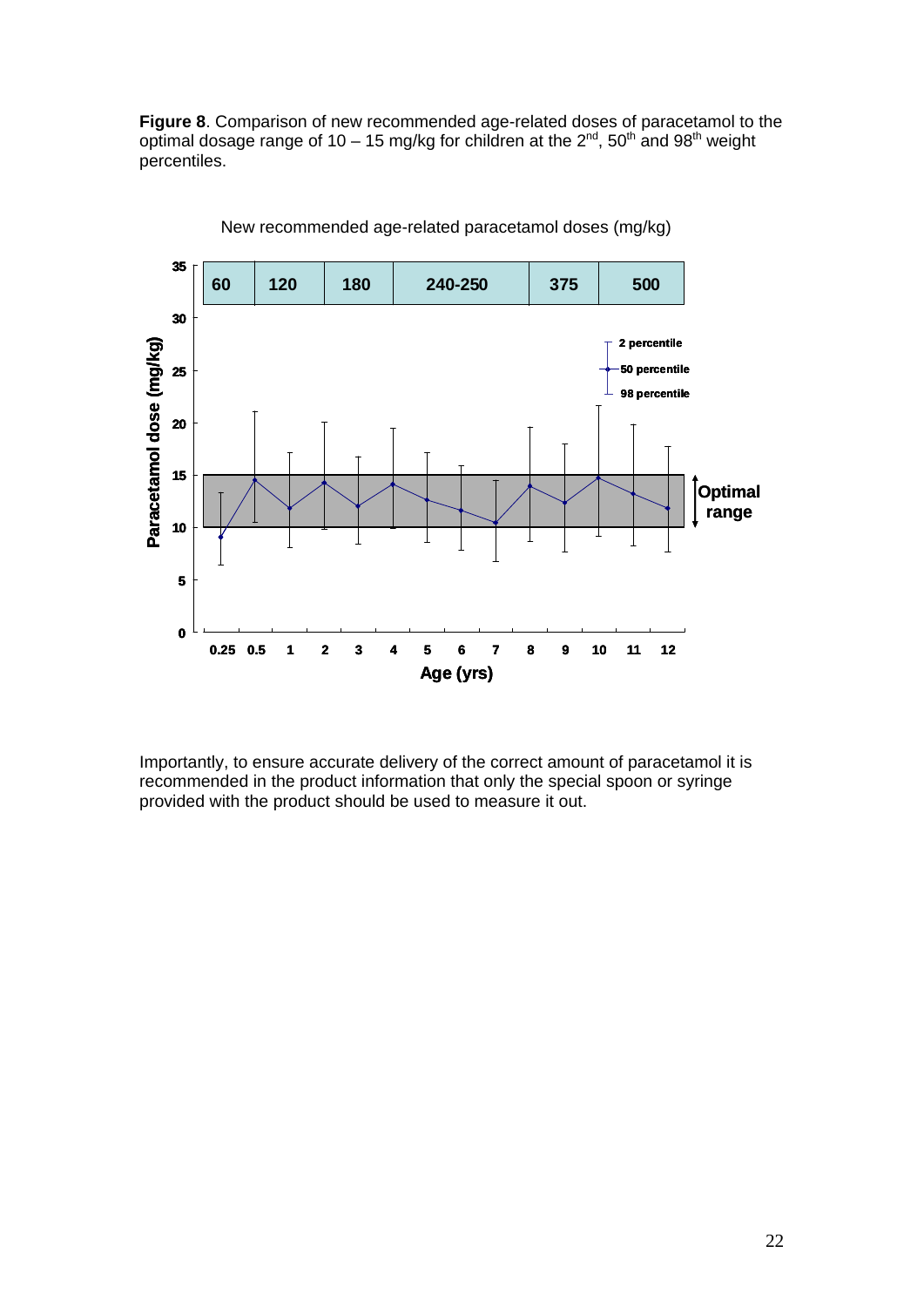# **4. CONCLUSIONS AND NEW RECOMMENDATIONS.**

On the basis of the review, the recommended doses of paracetamol for children in the UK have been changed in order to ensure that children get the most effective dose of paracetamol that is suitable for their age. The new dosing instructions and advice are presented in the tables below, and will become available in product information shortly. Parents and carers for children should follow the dosing instructions provided on the product packaging and in the leaflet in the box.

## **NEW DOSING INSTRUCTIONS FOR CHILDREN'S LIQUID PARACETAMOL PRODUCTS:**

| Child's age                                                    | <b>Condition(s) for</b><br>treatment:                                                                                                      | <b>How much to</b><br>give? | How often (in 24 hours)?                                                                        |
|----------------------------------------------------------------|--------------------------------------------------------------------------------------------------------------------------------------------|-----------------------------|-------------------------------------------------------------------------------------------------|
| $2 - 3$ months                                                 | 1. Post-vaccination<br>fever<br>2. Other causes of<br>pain and fever if<br>your baby<br>weighs over 4 kg<br>and was born<br>after 37 weeks | $2.5$ mL                    | Usually once.<br>However, if necessary, after<br>4–6 hours a second 2.5 mL<br>dose may be given |
| Do not give to babies less than 2 months of age                |                                                                                                                                            |                             |                                                                                                 |
| Do not give more than two doses                                |                                                                                                                                            |                             |                                                                                                 |
| Leave at least 4 hours between doses                           |                                                                                                                                            |                             |                                                                                                 |
| If further doses are needed, talk to your doctor or pharmacist |                                                                                                                                            |                             |                                                                                                 |

# **Infant paracetamol suspension (120 mg/5 mL)**

| Child's age                                                                                                   | <b>Condition(s) for</b><br>treatment | How much to<br>give? | <b>How often in 24 hours?</b> |
|---------------------------------------------------------------------------------------------------------------|--------------------------------------|----------------------|-------------------------------|
| $3 - 6$ months                                                                                                | Pain and/or fever                    | $2.5$ mL             | 4 times                       |
| $6 - 24$ months                                                                                               |                                      | 5 mL                 | $ 4 \times$                   |
| $2 - 4$ years                                                                                                 |                                      | $7.5$ mL             | 4 times                       |
| $4 - 6$ years                                                                                                 |                                      | $10 \text{ mL}$      | 4 times                       |
| Do not give more than four doses in any 24-hour period                                                        |                                      |                      |                               |
| Leave at least 4 hours between doses                                                                          |                                      |                      |                               |
| Do not give this medicine to your child for more than 3 days without speaking<br>to your doctor or pharmacist |                                      |                      |                               |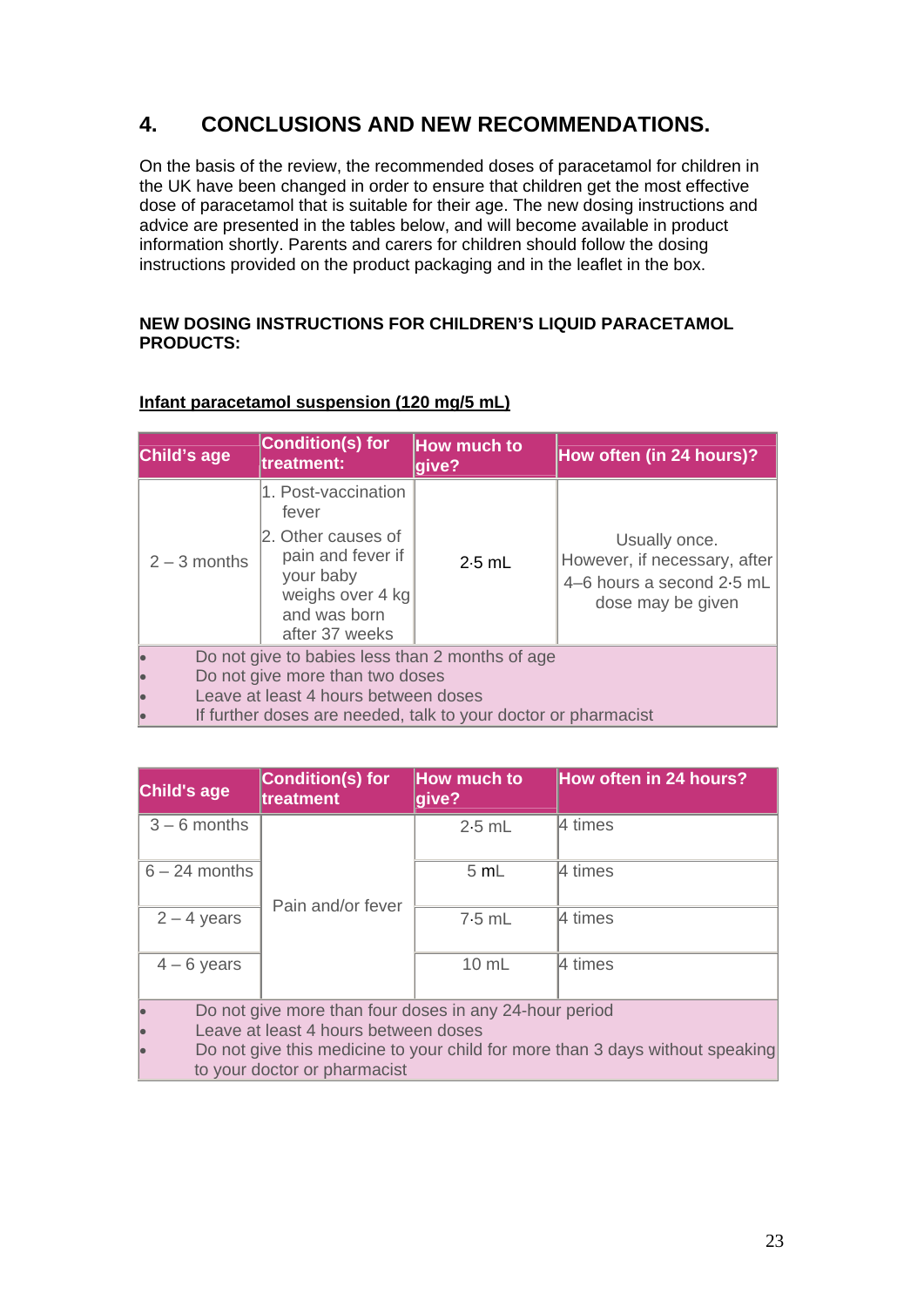# **Paracetamol six plus suspension (250 mg/5 mL):**

| Child's age      | <b>Condition(s) for</b><br>treatment                                          | <b>How much</b> | How often (in 24 hours)? |
|------------------|-------------------------------------------------------------------------------|-----------------|--------------------------|
| $6 - 8$ years    |                                                                               | 5 mL            | 4 times                  |
| $8-10$ years     | Pain and/or fever                                                             | 7.5 mL          | 4 times                  |
| $ 10 - 12$ years |                                                                               | $10$ mL         | 4 times                  |
|                  | Do not give more than four doses in any 24-hour period                        |                 |                          |
|                  | Leave at least 4 hours between doses                                          |                 |                          |
|                  | Do not give this medicine to your child for more than 3 days without speaking |                 |                          |
|                  | to your doctor or pharmacist                                                  |                 |                          |
|                  | Do not give to children under the age of 6 years                              |                 |                          |

- Paracetamol six plus suspension dose for children age 12 16 years: 10–15 mL up to 4 times a day
- Liquid paracetamol dose for adults and children aged over 16 years: 10–20 mL up to 4 times per day.

## **Advice**

- The product information for all children's liquid paracetamol products is being updated with the new dosing instructions outlined above. Always follow the dosing instructions provided on the product packaging and in the leaflet in the box.
- A special spoon or syringe will be supplied with the liquid paracetamol product to ensure it is measured accurately. Do not use any other spoon or device to measure the product.
- If you have any questions regarding the new dosing instructions for children's paracetamol, please ask a pharmacist or healthcare professional

The above information has also been communicated in an article in the July 2011 [issue of Drug Safety Update](http://www.mhra.gov.uk/Safetyinformation/DrugSafetyUpdate/CON123113), the monthly MHRA publication for health professionals containing the latest information and advice on medicines and vaccines safety.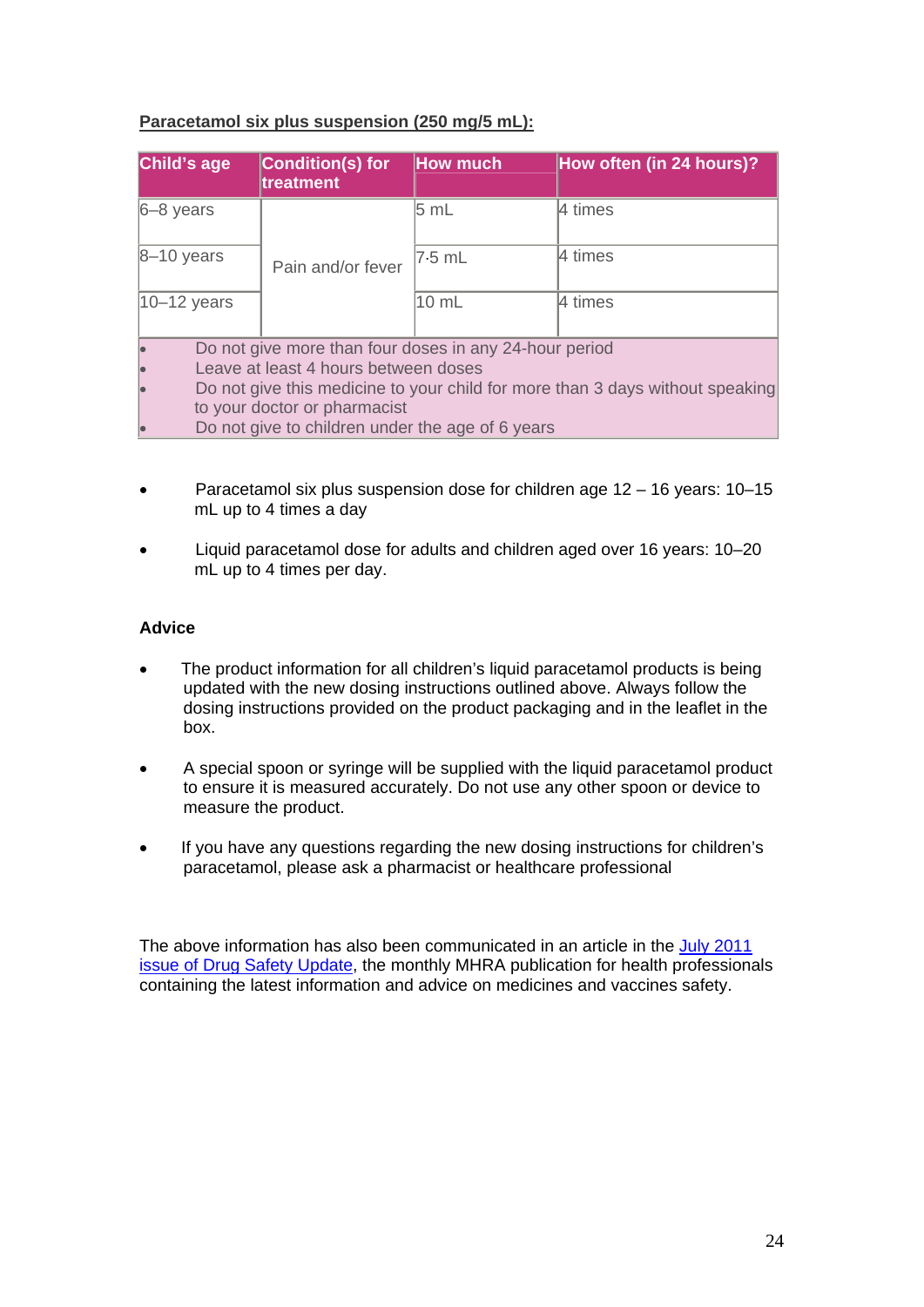# **5. REFERENCES**

- 1 Headley J, Northstone K. Medication administered to children from 0 to 7.5 years in the Avon Longtidudinal study of parents and children (ALSPAC). *Eur J Clin Pharmacol* 2007; **63**: 189-195.
- 2 Oscier CD, Milner QJW. Peri-operative use of paracetamol. *Anaesthesia* 2009; **64**: 65-72.
- 3 Nahata MC, Powell DA, Durrell DE, Miller MA. Acetaminophen accumulation in pediatric patients after repeated therapeutic doses. *Eur J Clin Pharmacol* 1984; **27**: 57-59.
- 4 O'Donnell A, Henderson M, Fearne J, O'Donnell D. Management of postoperative pain in children following extraction of primary teeth under general anaesthesia: a comparison of paracetamol, Voltarol and no analgesia. *Int J Paediatr Dent* 2007; **17**: 110-115.
- 5 Phadke MA, Paranjape PV, Joshi AS. Ibuprofen in children with infective disorders - antipyretic efficacy. *Br J Gen Pract* 1985; **39**: 437-440.
- 6 Wilson JT, Brown RD, Bocchini JA, Kearns GL. Efficacy, disposition and pharmacodynamics of aspirin, acetaminophen and choline salicylate in young febrile children. *Ther Drug Monit* 1982; **4**: 147-180.
- 7 Autret E, Breart G, Jonwille AP, Courcier S, Lassale C, Goehrs JM. Comparative efficacy and tolerance of ibuprofen syrup and acetaminophen syrup in children with pyrexia associated with infectious diseases and treated with antibiotics. *Eur J Clin Pharmacol* 1994; **46**: 197-201.
- 8 Wilson JT, Brown RD, Kearns GL, Eichler VF, Johnson VA, Bertrand KM, Lowe BA. Single-dose, placebo-controlled comparative study of ibuprofen and acetaminophen antipyresis in children. *J Pediatr* 1991; **119**: 803-811.
- 9 Childs C. Acetaminophen (paracetamol) in the management of burned children with fever. *Burns* 1988; **14**: 343-348.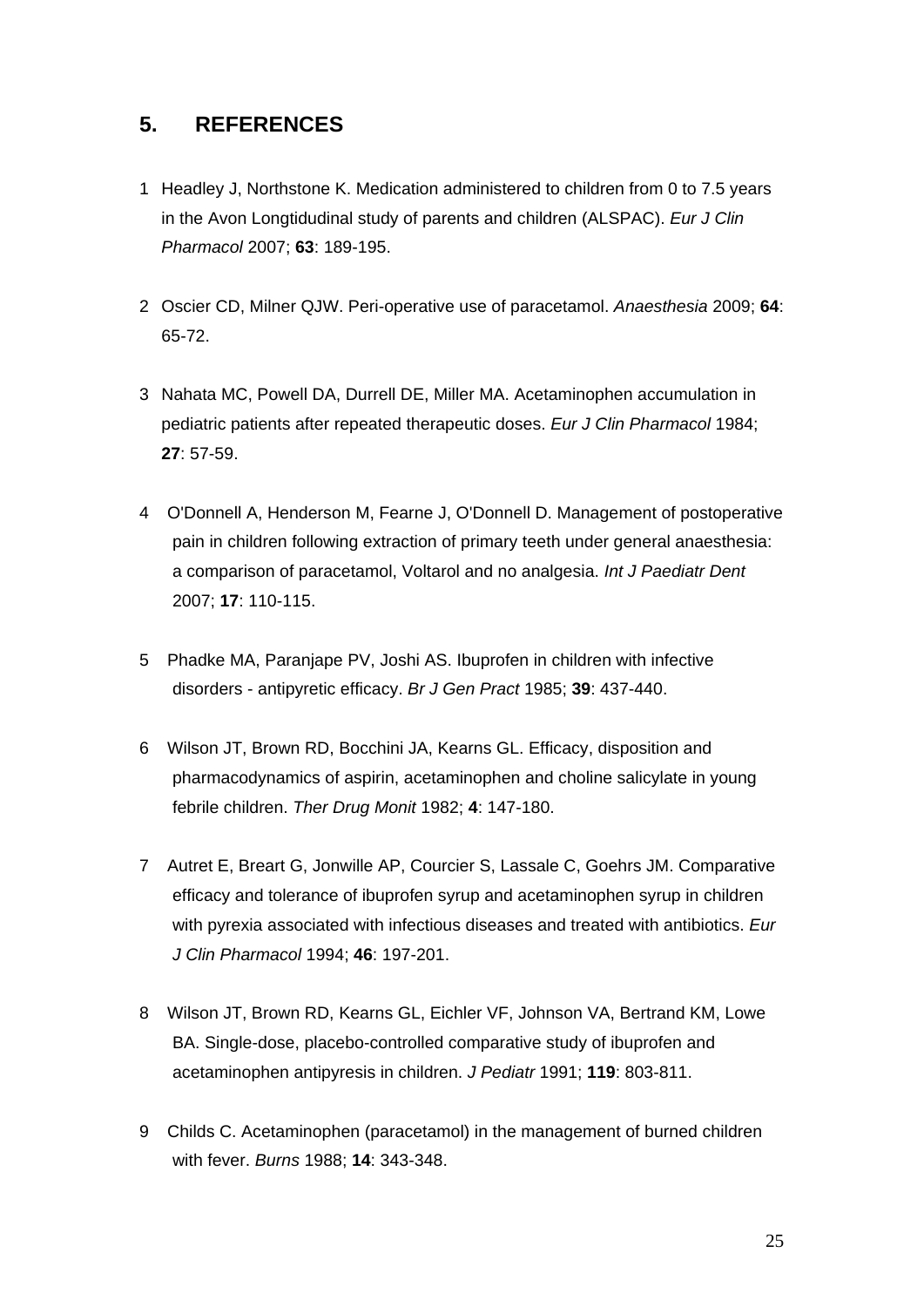- 10 Aronoff DM, Oates JA, Boutaud O. New insights into the mechanism of action of acetaminophen: Its clinical pharmacologic characteristics reflect its inhibition of the two prostaglandin H2 synthases[ast]. *Clin Pharmacol Ther* 2006; **79**: 9-19.
- 11 Remy C, Marret E, Bonnet F. State of the art of paracetamol in acute pain therapy. [Miscellaneous] *Curr Opin Anaesthesiol* 2006; **19**: 562-565.
- 12 Jackson CH, MacDonald NC, Cornett JW. Acetaminophen: a practical pharmacologic overview. *Can Med Assoc J* 1984; **131**: 25-32, 37.
- 13 Prescott LF. Paracetamol (acetaminophen). A critical bibliographic review 1996;
- 14 Miller RP, Roberts RJ, Fischer LJ. Acetaminophen elimination kinetics in neonates, children, and adults. *Clin Pharmacol Ther* 1976; **19**: 284-294.
- 15 Van der Marel CD, Anderson BJ, van Lingen PA, Holford NHG, Pluim MAL, Jansman FGA, van den Anker JN, Tibboel D. Paracetamol and metabolite pharmacokinetics in infants. *Eur J Clin Pharmacol* 2003; **59**: 243-251.
- 16 Johnson TN. The development of drug metabolising enzymes and their influence on the susceptibility to adverse drug reactions in children. *Toxicol* 2003; **192**: 37- 48.
- 17 Kearns GL, Leeder JS, Wasserman GS. Acetaminophen Intoxication During Treatment: What You Don't Know Can Hurt You. *Clin Pediatr* 2000; **39**: 133-144.
- 18 Anderson BJ, Holford NH. Mechanistic basis of using body size and maturation to predict clearance in humans. *Drug Metab Pharmacokinet* 2009; **24**: 25-36.
- 19 Anderson BJ, Holford NHG. Mechanism-Based Concepts of Size and Maturity in Pharmacokinetics. *Ann Rev Pharm and Toxicol* 2008; **48**: 303-332.
- 20 Anderson BJ, McKee AD, Holford NH. Size, myths and the clinical pharmacokinetics of analgesia in paediatric patients. *Clin Pharmacokinet* 1997; **33**: 313-327.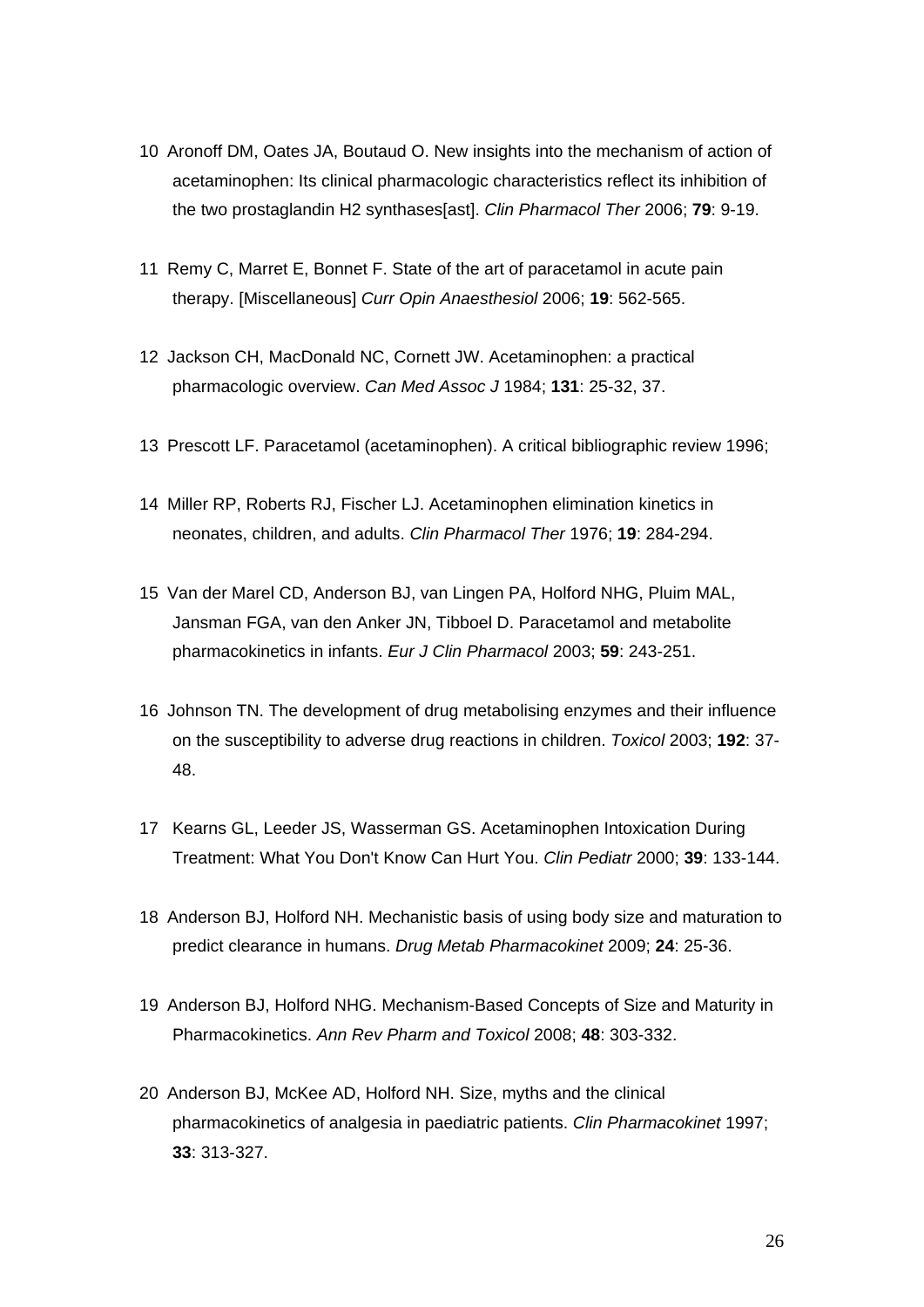- 21 Anderson BJ, Holford NHG, Woollard GA, Chan PLS. Paracetamol plasma and cerebrospinal fluid pharmacokinetics in children *Br J Clin Pharmacol* 1998;**46**:237-243.
- 22 Anderson BJ, Woollard GA, Holford NH. A model for size and age changes in the pharmacokinetics of paracetamol in neonates, infants and children. *Br J Clin Pharmacol* 2000; **50**: 125-134.
- 23 Anderson BJ, Holford NHG, Armishaw JC, Aicken R. Predicting concentrations in children presenting with acetaminophen overdose. *J Pediatr* 1999; **135**: 290-295.
- 24 Rumack BH. Aspirin versus acetaminophen: a comparative view. *Pediatrics* 1978; **62**: 943-946.
- 25 Gibb IA, Anderson BJ. Paracetamol (acetaminophen) pharmacodynamics: interpreting the plasma concentration. *Arch Dis Child* 2008; **93**: 241-247.
- 26 Anderson BJ, Woollard GA, Holford NHG. Acetaminophen analgesia in children: placebo effect and pain resolution after tonsillectomy. *Eur J Clin Pharmacol* 2001; **57**: 559-569.
- 27 Walson PD, Galletta G, Braden NJ, Alexander L. Ibuprofen,acetaminophen, and placebo treatment of febrile children. *Clin Pharmacol Ther* 1989; **46**: 9-17.
- 28 Simila S, Kouvalainen K, Keinanen S. Oral antipyretic therapy. Evaluation of ibuprofen. *Scand J Rheumatol* 1976; **5**: 81-83.
- 29 Hay AD, Costelloe C, Redmond NM, Montgomery AA, Fletcher M, Hollinghurst S, Peters TJ. Paracetamol plus ibuprofen for the treatment of fever in children (PITCH): randomised controlled trial. *BMJ* 2008; **337**: a1302-
- 30 Yaffe SJ. Comparative Efficacy of aspirin and acetaminophen in the reduction of fever in children. *Arch Intern Med* 1981; **141**: 286-292.
- 31 Kelley MT, Walson PD, Edge JH, Cox S, Mortensen ME. Pharmacokinetics and pharmacodynamics of ibuprofen isomers and acetaminophen in febrile children. *Clin Pharmacol Ther* 1992; **52**: 181-189.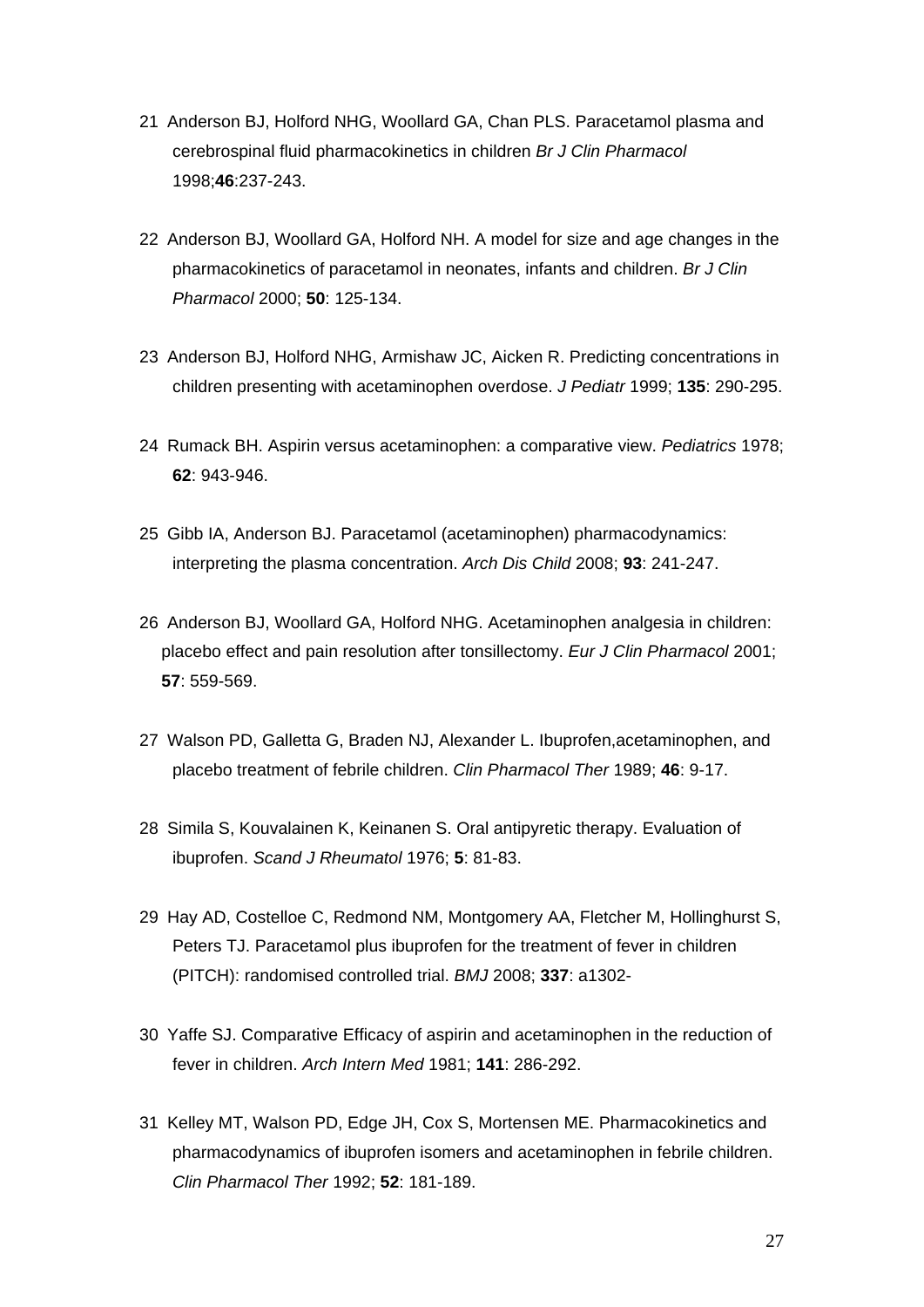- 32 Meremikwu M, Oyo-Ita A. Paracetamol for treating fever in children. *Cochrane Database Syst Rev* 2002; CD003676-
- 33 Temple AR. Pediatric dosing of acetaminophen. *Pediatr Pharmacol (New York )* 1983; **3**: 321-327.
- 34 Sheth UK, Gupta K, Paul T, Pispati PK. Measurement of antipyretic activity of ibuprofen and paracetamol in children. *J Clin Pharmacol* 1980; **20**: 672-675.
- 35 Vauzelle-Kervroddan F, d'Athis P, Pariente-Khayat A, Debregeas S, Olive G, Pons G. Equivalent antipyretic activity of ibuprofen and paracetamol in febrile children. *J Pediatr* 1997; **131**: 683-687.
- 36 Perrott DA, Piira T, Goodenough B, Champion GD. Efficacy and safety of acetaminophen vs ibuprofen for treating children's pain or fever: a meta-analysis. *Arch Pediatr Adolesc Med* 2004; **158**: 521-526.
- 37 McIntyre J, Hull D. Comparing efficacy and tolerability of ibuprofen and paracetamol in fever. *Arch Dis Child* 1996; **74**: 164-167.
- 38 Joshi YM, Sovani VB, Joshi VV, Navrange JR, Benakappa DG, Shivananda P, Sankaranarayanan VS. Comparative evaluation of the antipyretic efficacy of ibuprofen and paracetamol. *Indian Pediatr* 1990; **27**: 803-806.
- 39 Bangalore S, Parkar S, Grossman E, Messerli FH. A meta-analysis of 94,492 patients with hypertension treated with beta blockers to determine the risk of new-onset diabetes mellitus. *Amer J Cardiol* 2007; **100**: 1254-1262.
- 40 Windorfer A, Vogel C. [Investigations concerning serum concentration and temperature following oral application of a new paracetamol preparation (author's transl)]. *Klin Padiatr* 1976; **188**: 430-434.
- 41 Hunter J. Study of antipyretic therapy in current use. *Arch Dis Child* 1973; **48**: 313-315.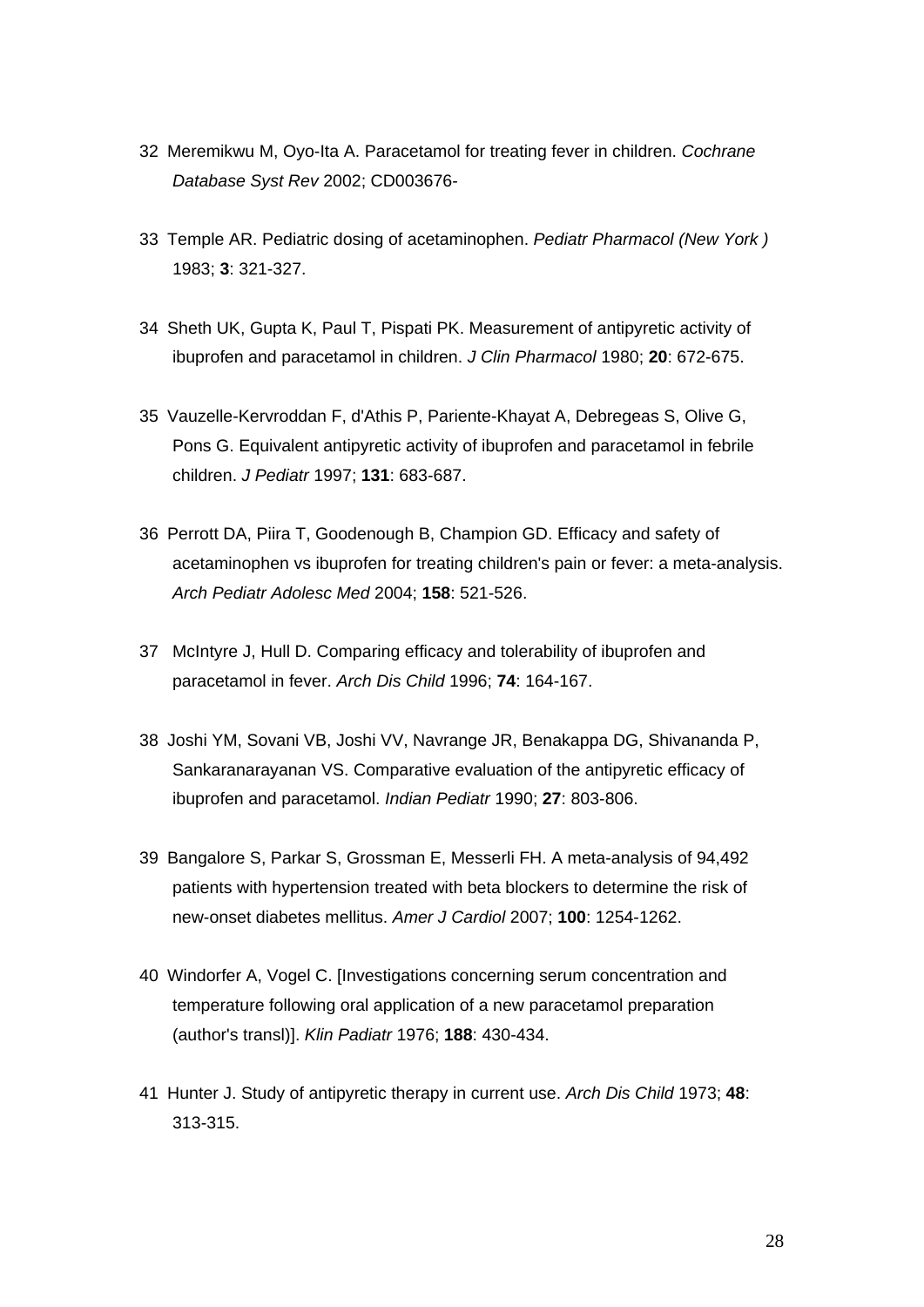- 42 Anderson BJ. What we don't know about paracetamol in children. *Paed Anaesth* 1998; **8**: 451-460.
- 43 Friedman AD, Barton LL. Efficacy of sponging vs acetaminophen for reduction of fever. Sponging Study Group *Pediatr Emerg Care* 1990; **6**: 6-7.
- 44 Anderson BJ, Holford NH, Woollard GA, Kanagasundaram S, Mahadevan M. Perioperative pharmacodynamics of acetaminophen analgesia in children. *Anesthesiology* 1999; **90**: 411-421.
- 45 Moore PA, Acs G, Hargreaves JA. Postextraction pain relief in children: a clinical trial of liquid analgesics *Int J Clin Pharmacol Ther Toxicol* 1985;23:573-577.
- 46 Bertin L, Pons G, d'Athis P, Lasfargues G, Maudelonde C, Duhamel JF, Olive G. Randomized, double-blind, multicenter, controlled trial of ibuprofen versus acetaminophen (paracetamol) and placebo for treatment of symptoms of tonsillitis and pharyngitis in children. *J Pediatr* 1991; **119**: 811-814.
- 47 Schachtel BP, Thoden WR. A placebo-controlled model for assaying systemic analgesics in children. *Clin Pharmacol Ther* 1993; **53**: 593-601.
- 48 Mitchelll JR, Jollow DJ, Potter WZ, Gillette JR, Brodie BB. Acetaminopheninduced hepatic necrosis. IV. Protective role of glutathione. *J Pharmacol Exp Ther* 1973; **187**: 211-217.
- 49 Jollow DJ, Thorgeirsson SS, Potter WZ, Hashimoto M, Mitchelll JR. Acetaminophen-induced hepatic necrosis. VI. Metabolic disposition of toxic and nontoxic doses of acetaminophen. *Pharmacology* 1974; **12**: 251-271.
- 50 Kozer E, Evans S, Barr J, Greenberg R, Soriano I, Bulkowstein M, Petrov I, Chen-Levi Z, Barzilay B, Berkovitch M. Glutathione, glutathione-dependent enzymes and antioxidant status in erythrocytes from children treated with highdose paracetamol. *Br J Clin Pharmacol* 2003; **55**: 234-240.
- 51 Tenenbein M. Acetaminophen: The 150 mg/kg myth. *J Toxicol Clin Toxicol* 2004; **42**: 145-148.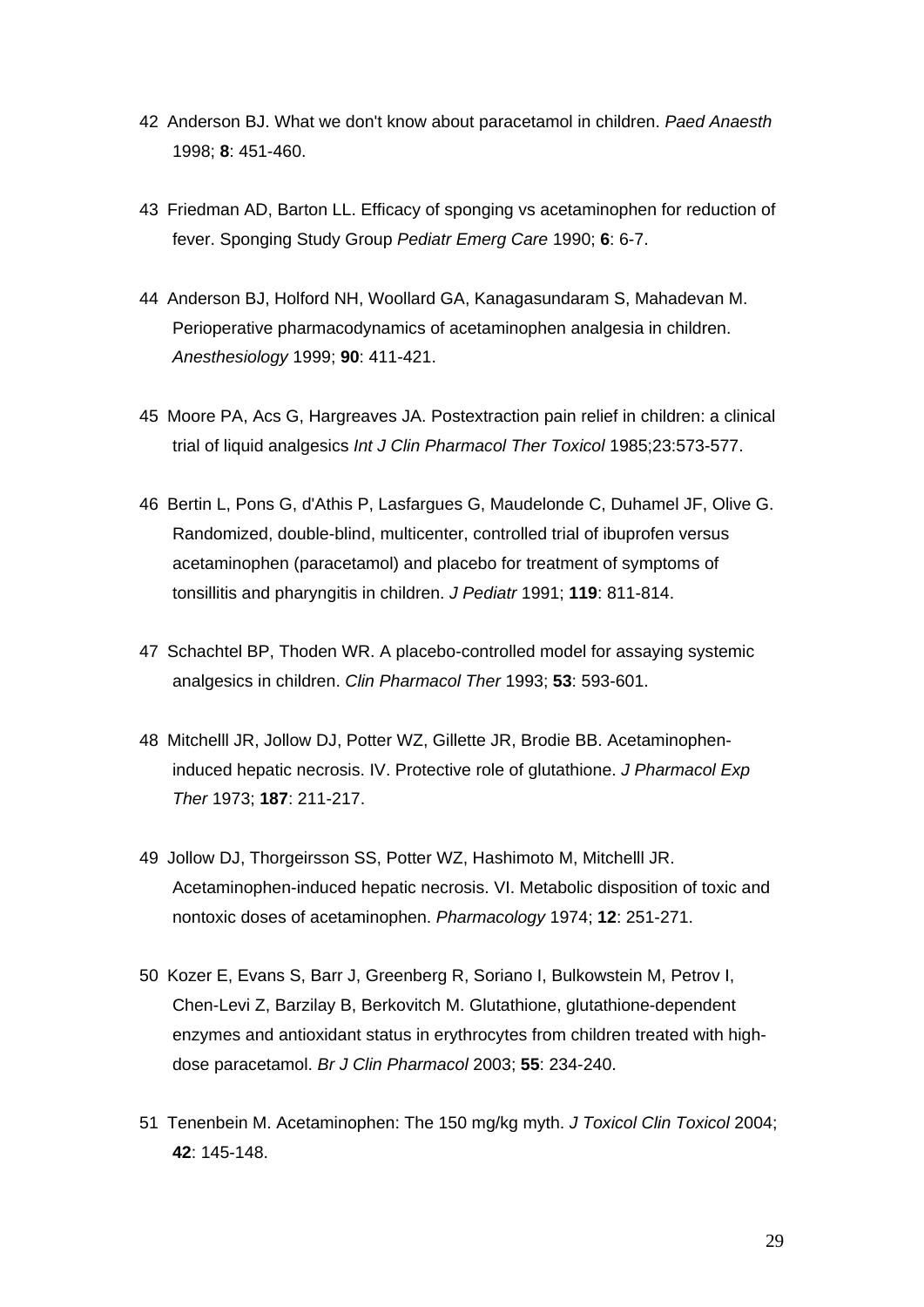- 52 Mohler CR, Nordt SP, Williams SR, Manoguerra AS, Clark RF. Prospective evaluation of mild to moderate pediatric acetaminophen exposures. *Ann Emerg Med* 2000; **35**: 239-244.
- 53 Mahadevan SBK, McKiernan PJ, Davies P, Kelly DA. Paracetamol-induced hepatotoxicity in children. *Arch Dis Child* 2006; **91**: 598-603.
- 54 James LP, Wells E, Beard RH, Farrar HC. Predictors of outcome after acetaminophen poisoning in children and adolescents. *J Pediatr* 2002; **140**: 522- 526.
- 55 Bond GR. Reduced toxicity of acetaminophen in children: it's the liver. *J Toxicol Clin Toxicol* 2004; **42**: 149-152.
- 56 Rivera-Penera T, Gugig R, Davis J, McDiarmid S, Vargas J, Rosenthal P, Berquist W, Heyman MB, Ament ME. Outcome of acetaminophen overdose in pediatric patients and factors contributing to hepatotoxicity. *J Pediatr* 1997; **130**: 300-304.
- 57 Kozer E, Greenberg R, Zimmerman DR, Berkovitch M. Repeated supratherapeutic doses of paracetamol in childrenGÇöa literature review and suggested clinical approach. *Acta Paediatrica* 2006; **95**: 1165-1171.
- 58 Sztajnkrycer MJM, Bond GRM. Chronic acetaminophen overdosing in children: risk assessment and management. [miscellaneous article]. *Curr Opin Pediatr* 2001; **13**: 177-182.
- 59 Whitcomb DC, Block GD. Association of acetaminophen hepatotoxicity with fasting and ethanol use. *JAMA* 1994; **272**: 1845-1850.
- 60 Lee WM. Drug-induced hepatotoxicity. *N Engl J Med* 2003; **349**: 474-485.
- 61 Kadas I, Konczol F, Illes T. [Fatal acute liver damage caused by a therapeutic dose of paracetamol]. *Orv Hetil* 1998; **139**: 189-191.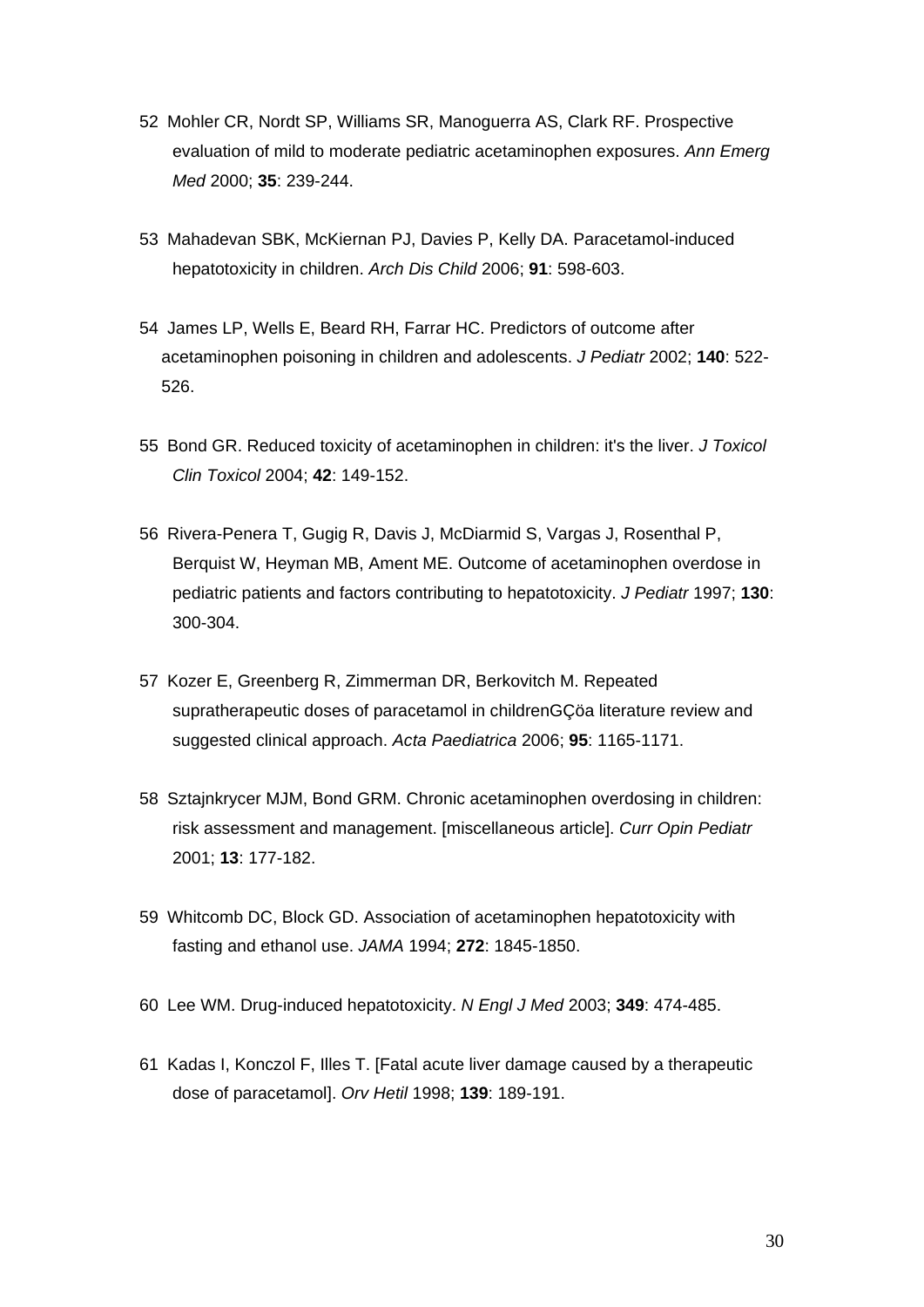- 62 Heubi JE, Barbacci MB, Zimmerman HJ. Therapeutic misadventures with acetaminophen: hepatoxicity after multiple doses in children. *J Pediatr* 1998; **132**: 22-27.
- 63 Mehta S, Nain CK, Yadav D, Sharma B, Mathur VS. Disposition of acetaminophen in children with protein calorie malnutrition. *Int J Clin Pharmacol Ther Toxicol* 1985; **23**: 311-315.
- 64 Mehta S, Nain CK, Sharma B, Mathur VS. Disposition of four drugs in malnourished children. *Drug Nutr Interact* 1982; **1**: 205-211.
- 65 Mehta S, Nain CK, Sharma B, Mathur VS. Drug metabolism in malnourished children. *Prog Clin Biol Res* 1981;77:739-746.
- 66 Shi EC, Fisher R, McEvoy M, Vantol R, Rose M, Ham JM. Factors influencing hepatic glutathione concentrations: a study in surgical patients. *Clin Sci* 1982; **62**: 279-283.
- 67 Martensson J. The effect of fasting on leukocyte and plasma glutathione and sulfur amino acid concentrations. *Metabolism* 1986; **35**: 118-121.
- 68 Shaoul R, Novikov J, Maor I, Jaffe M. Silent acetaminophen-induced hepatoxicity in febrile children: does this entity exist? *Acta Paediatr* 2004; **93**: 618-622.
- 69 al-Obaidy SS, McKiernan PJ, Li Wan PA, Glasgow JF, Collier PS. Metabolism of paracetamol in children with chronic liver disease. *Eur J Clin Pharmacol* 1996; **50**: 69-76.
- 70 Alander SW, Dowd MD, Bratton SL, Kearns GL. Pediatric acetaminophen overdose: risk factors associated with hepatocellular injury. *Arch Pediatr Adolesc Med* 2000; **154**: 346-350.
- 71 Watcha MF, Ramirez-Ruiz M, White PF, Jones BM, Lagueruela RC. Perioperative effects of oral ketorolac and acetaminophen in children undergoing bilateral myringotomy. *Can J Anaes* 1992; **39**: 649-654.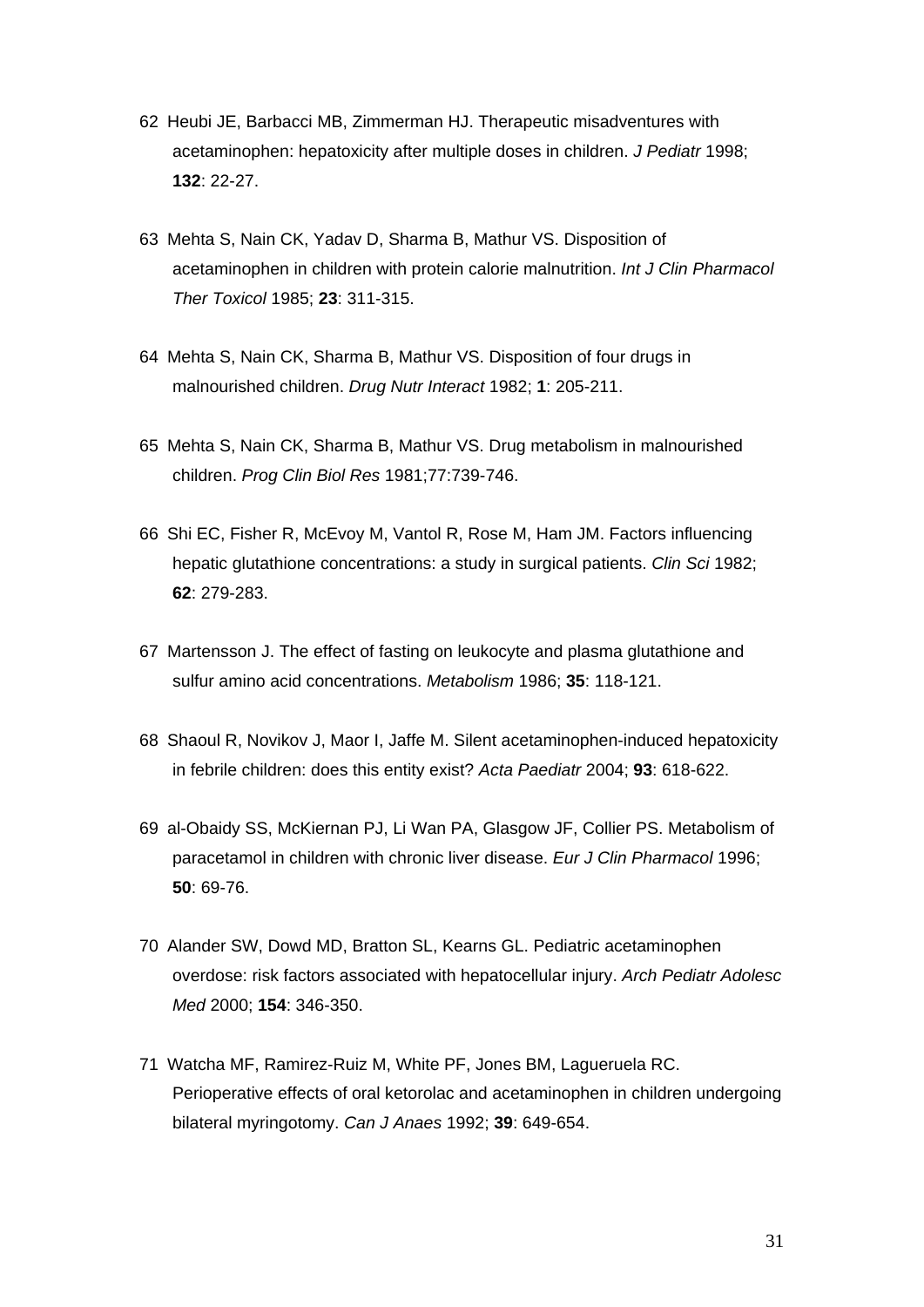# **6. GLOSSARY**

## **Absorption**

The movement of a substance across a cell membrane into a tissue or organ

## **Afebrile**

Without fever

## **Allometric**

Studying the growth of part of an organism, in relation to the growth of the whole organism

## **Alanine aminotransferase/alanine transaminase**

An enzyme found mainly in the liver, which is released into the blood when the liver is injured. A test which measures the amount of ALT in the blood is used to determine if a patient has liver damage

(See also **ALT**)

# **ALT**

(See **Alanine aminotransferase/alanine transaminase**)

## **Anaesthestic**

Medicines that are used for pain relief and temporary loss of consciousness during surgery

## **Analgesic**

Pain-reliever

## **Antipyretic**

A substance that reduces fever or suppresses it

#### **Antipyrine**

A medicine used to relieve earache

#### **Aspartate aminotransferase/ aspartate transaminase**

An enzyme found in high amounts in heart and liver muscle, which is released into the blood when either organ is damaged. Diseases that affect the liver increase the levels of AST in the blood.

## **AST**

(See **Aspartate aminotransferase**)

#### **Azathioprine**

A medicine given to transplant patients to prevent organ rejection

#### **Bilateral myringotomy**

A surgery involving one or more tubes inserted into the ears, which helps to minimise repeated ear infections

#### **Cerebrospinal fluid**

A clear fluid surrounding the brain and spinal cord that provides nourishment and protection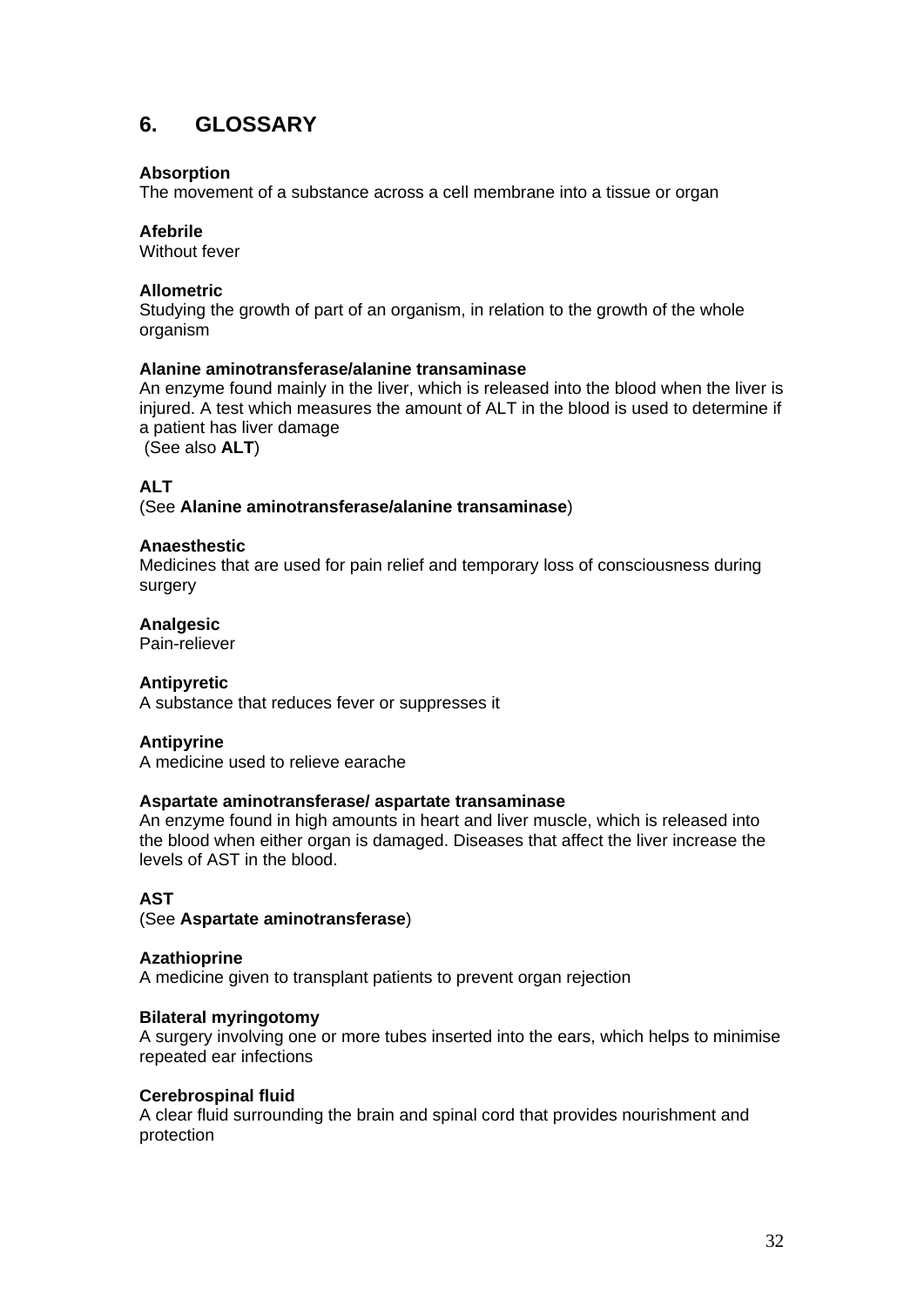### **Clearance**

The rate at which a chemical or substance is removed from the body, eg, in urine

### **Clinical study/trial**

A research study that tests the effectiveness and safety of medicines in humans

### **Concomitant**

Two or more medicines given in the same period

### **Conjugation**

Where two substances join together, forming a new substance

## **Contraindicated**

Any factor or medical condition that makes it unwise to give a particular medicine to a patient

## **Diclofenac**

A medicine belonging to the non-steroidal anti-inflammatory drug (**NSAID)** class which has **antipyretic** and **analgesic** actions

## **Dose-response effect**

Where the size of effect of a substance in the body depends on the dose given

## **Double-blind study**

A **clinical trial** in which the identity of the test medicine is hidden from both the volunteers and the study investigators (to remove any possible bias from the results)

### **Effect compartment**

The actual site in the body (tissue, organ, etc) where the drug has an effect

#### **Efficacy**

The effectiveness of a drug measured under laboratory conditions or in clinical trials

#### **Elixir**

A sweetened solution that is used as a vehicle for a medicine, such as paracetamol

#### **Endotoxaemia**

The presence of bacterial toxins in the body which can cause adverse effects, such as uncontrolled internal bleeding, and damage to the kidneys

#### **Enzyme**

A protein produced by cells in the body that helps specific biological reactions to occur

## **Erythrocyte**

A red blood cell

#### **Excretion**

The process by which a medicine is elimated from the body

#### **Febrile**

Having a fever

#### **Fibrosis**

Thickening and scarring of connective tissue, usually as a result of injury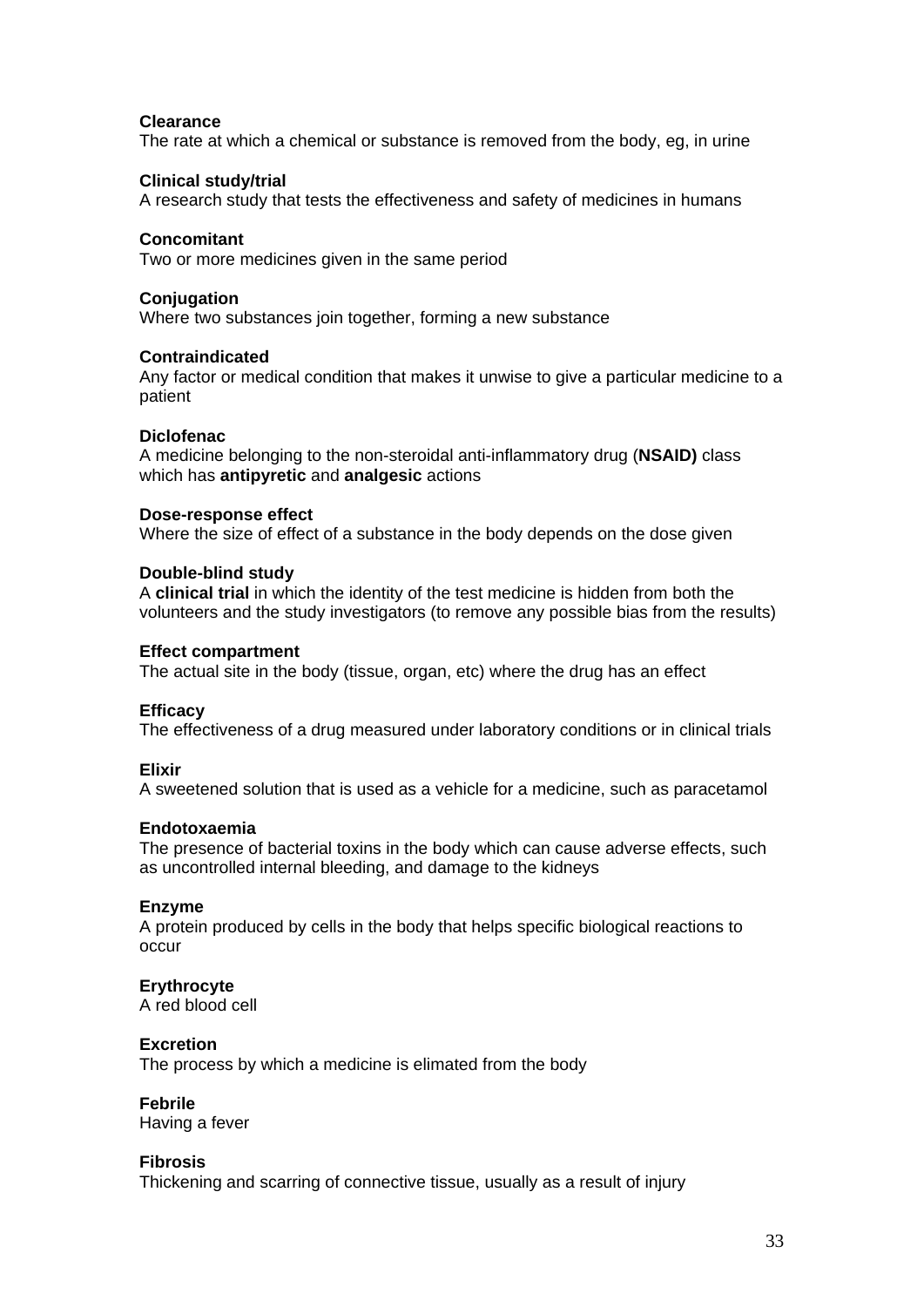## **Fulminant liver failure**

Rapid liver failure as a result of severe liver damage

### **Gastrointestinal**

Related to the stomach and intestines

## **Genetic factors**

Inherited traits

### **Glucoronic acid**

A substance that combines in the body with certain drugs such as paracetamol during its **metabolism**

## **Glucoronidation**

The process by which paracetamol is **metabolised** by **glucoronic acid** in the body

## **Glutathione**

A protein contained in the body which helps to metabolise and process many substances, such as paracetamol

#### **Half-life**

The time required for the concentration or amount of drug in the body to be reduced by half

**Hepatic**  Related to the liver

## **Hepatocytes**

Liver cells

#### **Hepatotoxicity**

Where a substance has toxic effects on the liver

**Heterogeneity**  Dissimilarity (between groups)

**Ibuprofen**  Type of pain-relief medicine

**Inflammatory cell infiltrates**  Substances released from cells in an inflamed area

## **Leukocyte**

A white blood cell

#### **Metabolism**

The chemical processes or changes that occur in the body in order to maintain life. This involves either breaking down substances or making new ones

#### **Metabolite**

A substance produced by **metabolism** 

#### **Methanol**

A type of alcohol used as a solvent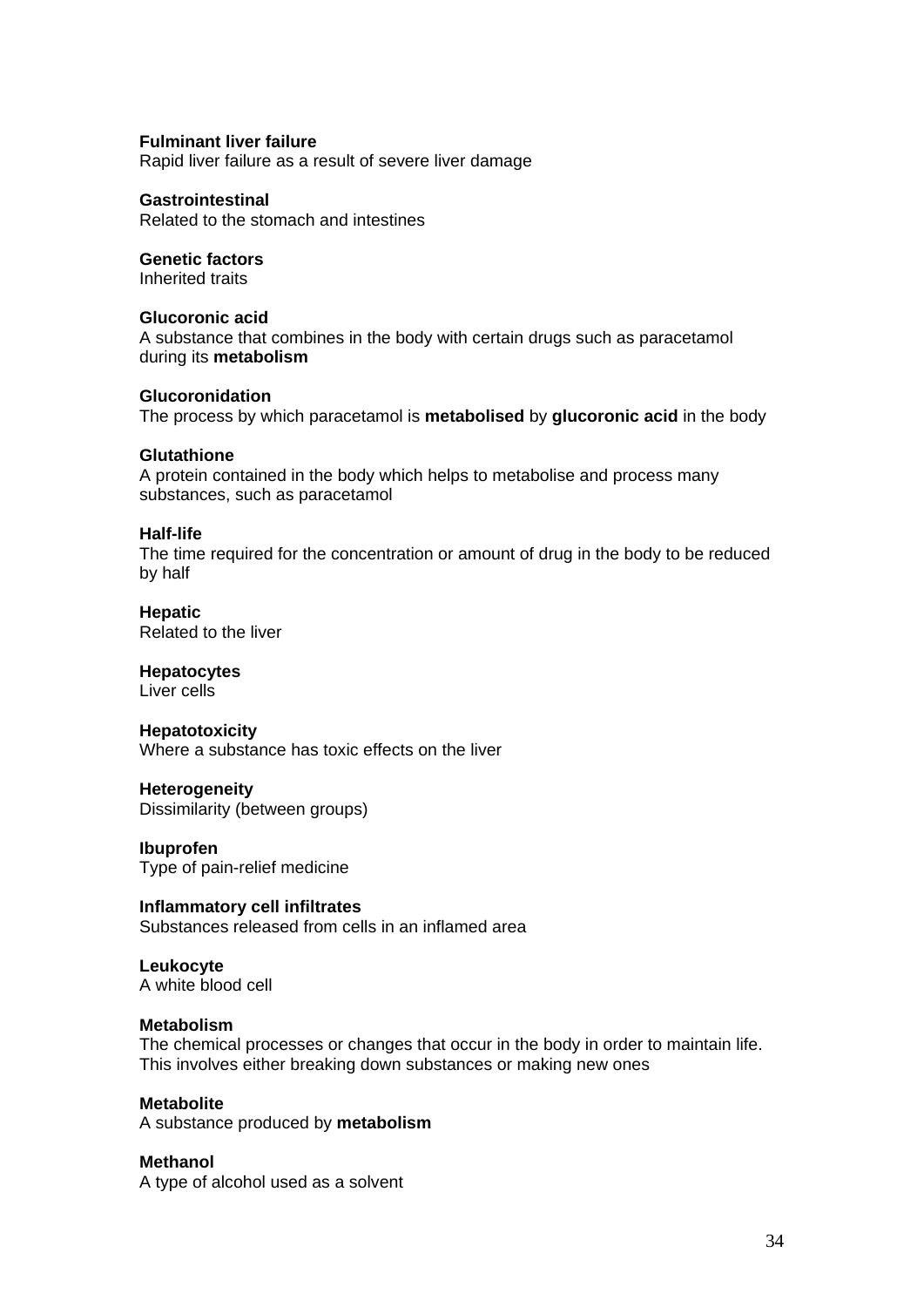## **N-acetyl-p-benzo-quinone imine (NAPQI)**

A toxic substance produced during the **metabolism** of **paracetamol**

#### **Necrosis**

The death of tissue or organs in a body, caused by disease, injury or interference with the blood supply to the affected part

#### **Non-steroidal anti-inflammatory drug (NSAID)**

A class of drug used to relieve pain, particularly pain associated with inflammation

### **Observational study**

A type of **clinical study** where the investigators observe the patients' response to a treatment and measure their outcomes, but do not actively manage the study.

#### **Orthotopic transplant**

The transplant of tissue or an organ from a donor to a recipient

#### **Oxidase enzymes**

A group of enzymes that enable **oxidation** to occur

#### **Oxidation**

A chemical reaction involving the combination of a substance with oxygen, which is important for many bodily processes

### **Paediatric**

Occurring in, or relating to, children

#### **Paediatrician**

A doctor specialising in the care of babies and children

#### **Paracetamol**

A widely used medicine for pain relief and reducing fever

#### **Pharmacokinetics**

The process by which a drug is absorbed, distributed, metabolised and eliminated by the body

#### **Pharyngitis**

Inflammation of a part of the throat called the pharynx

#### **Phenobarbital**

A medicine used as a sedative and a treatment for seizures or fits (also known as **phenobarbitone**)

#### **Placebo**

Inactive dummy treatment (eg, a sugar pill) given in a **clinical trial** to a particular patient group so their responses can be compared with the group receiving the test medicine

#### **Plasma**

The fluid part of blood that contains the blood cells

#### **Posology**

The science of the dosage of medicines